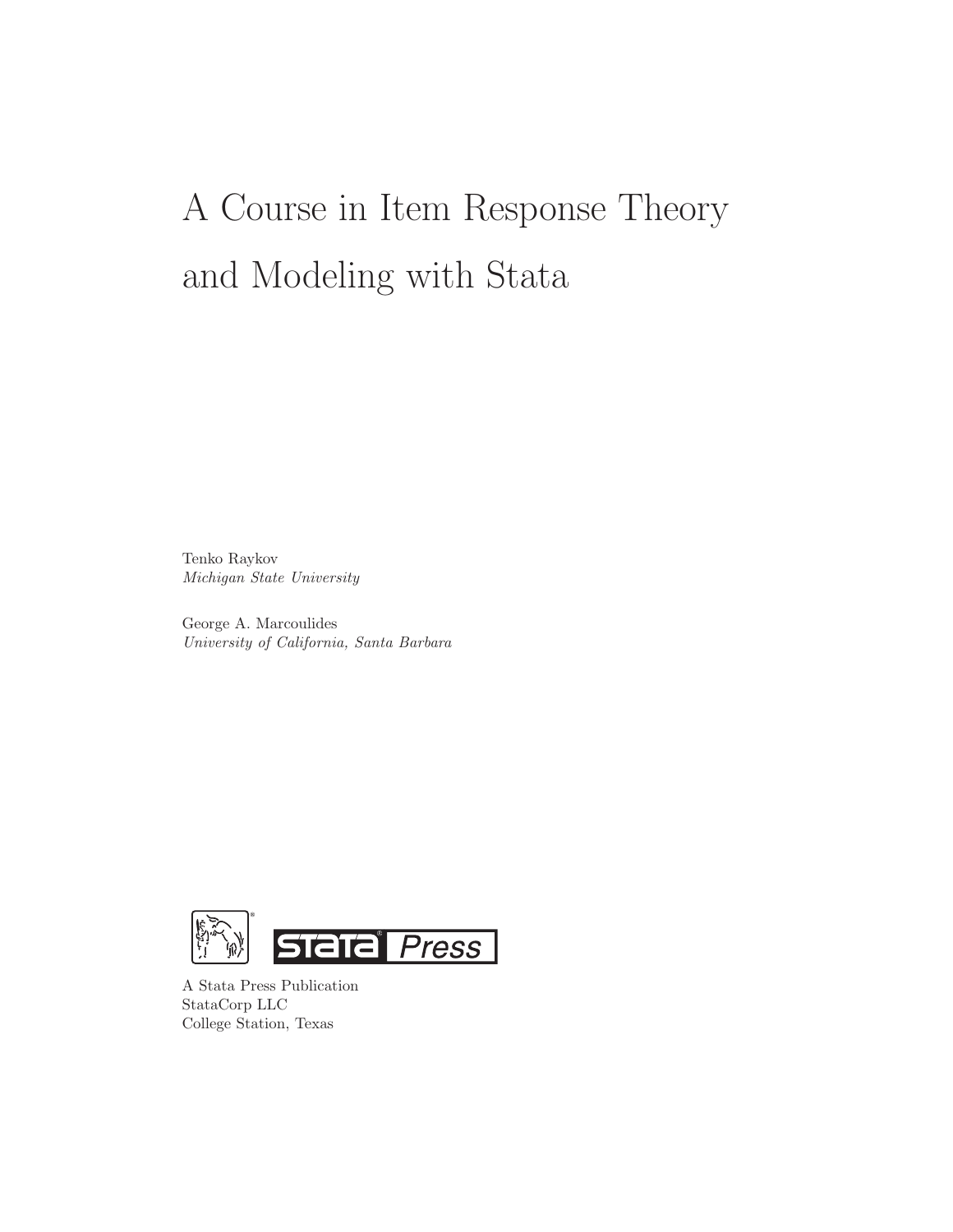

Copyright © 2018 StataCorp LLC All rights reserved. First edition 2018

Published by Stata Press, 4905 Lakeway Drive, College Station, Texas 77845 Typeset in  $\mathbb{H}\mathrm{Tr} X 2_\varepsilon$ Printed in the United States of America 10 9 8 7 6 5 4 3 2 1

Print ISBN-10: 1-59718-266-4 Print ISBN-13: 978-1-59718-266-9 ePub ISBN-10: 1-59718-267-2 ePub ISBN-13: 978-1-59718-267-6 Mobi ISBN-10: 1-59718-268-0 Mobi ISBN-13: 978-1-59718-268-3

Library of Congress Control Number: 2017957532

No part of this book may be reproduced, stored in a retrieval system, or transcribed, in any form or by any means—electronic, mechanical, photocopy, recording, or otherwise—without the prior written permission of StataCorp LLC.

Stata, **Stata**, Stata Press, Mata, **mata**, and NetCourse are registered trademarks of StataCorp LLC.

Stata and Stata Press are registered trademarks with the World Intellectual Property Organization of the United Nations.

NetCourseNow is a trademark of StataCorp LLC.

 $\mathbb{F}\to \mathbb{F}$ 2 $\varepsilon$  is a trademark of the American Mathematical Society.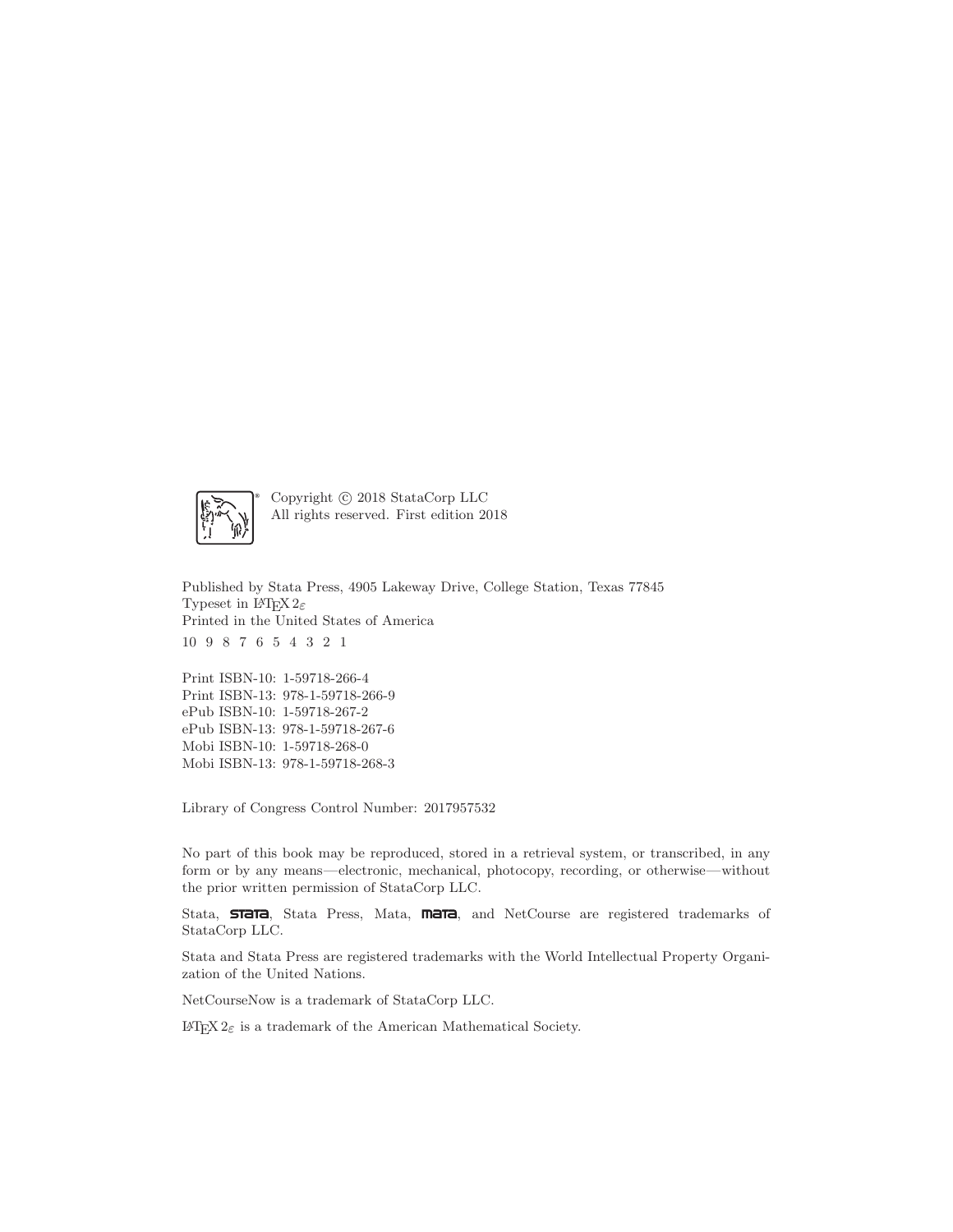# **Contents**

|                |                                                                                                      | List of figures                                                |                                                                                                                                             | xi           |  |  |  |  |  |
|----------------|------------------------------------------------------------------------------------------------------|----------------------------------------------------------------|---------------------------------------------------------------------------------------------------------------------------------------------|--------------|--|--|--|--|--|
|                | List of tables                                                                                       |                                                                |                                                                                                                                             |              |  |  |  |  |  |
|                | Preface                                                                                              |                                                                |                                                                                                                                             | xvii         |  |  |  |  |  |
|                |                                                                                                      |                                                                | Notation and typography                                                                                                                     | xxi          |  |  |  |  |  |
| 1              |                                                                                                      |                                                                | What is item response theory and item response modeling?                                                                                    | $\mathbf{1}$ |  |  |  |  |  |
|                | 1.1                                                                                                  | A definition and a fundamental concept of item response theory |                                                                                                                                             |              |  |  |  |  |  |
|                | 1.2                                                                                                  |                                                                |                                                                                                                                             | 6            |  |  |  |  |  |
|                | 1.3                                                                                                  |                                                                | $\overline{7}$<br>What this book is, and is not, about $\dots \dots \dots \dots \dots \dots$                                                |              |  |  |  |  |  |
|                | 1.4                                                                                                  |                                                                |                                                                                                                                             | 8            |  |  |  |  |  |
| $\overline{2}$ | Two basic functions for item response theory and item response<br>modeling and introduction to Stata |                                                                |                                                                                                                                             |              |  |  |  |  |  |
|                | 2.1                                                                                                  |                                                                | The normal ogive $\dots \dots \dots \dots \dots \dots \dots \dots \dots \dots \dots \dots$                                                  | 9            |  |  |  |  |  |
|                |                                                                                                      | 2.1.1                                                          | The normal distribution probability density function $\ldots$ .                                                                             | 10           |  |  |  |  |  |
|                |                                                                                                      | 2.1.2                                                          | The normal ogive function $\ldots \ldots \ldots \ldots \ldots \ldots$                                                                       | 13           |  |  |  |  |  |
|                | 2.2                                                                                                  |                                                                | The logistic function and related concepts $\dots \dots \dots \dots \dots$                                                                  | 16           |  |  |  |  |  |
|                |                                                                                                      | 2.2.1                                                          | Definition, notation, and graph of the logistic function $\ldots$                                                                           | 16           |  |  |  |  |  |
|                |                                                                                                      | 2.2.2                                                          | Invertibility of the logistic function, odds, and logits                                                                                    | 20           |  |  |  |  |  |
|                | 2.3                                                                                                  |                                                                | The relationship between the logistic and normal ogive functions<br>and their use to express response probability $\dots \dots \dots \dots$ | 24           |  |  |  |  |  |
|                |                                                                                                      | 2.3.1                                                          | Expressing event or response probability in two distinct ways                                                                               | 26           |  |  |  |  |  |
|                |                                                                                                      | 2.3.2                                                          | Alternative response probability as closely related to the                                                                                  | 26           |  |  |  |  |  |
|                | 2.4                                                                                                  |                                                                | Chapter conclusion $\ldots \ldots \ldots \ldots \ldots \ldots \ldots \ldots \ldots$                                                         | 29           |  |  |  |  |  |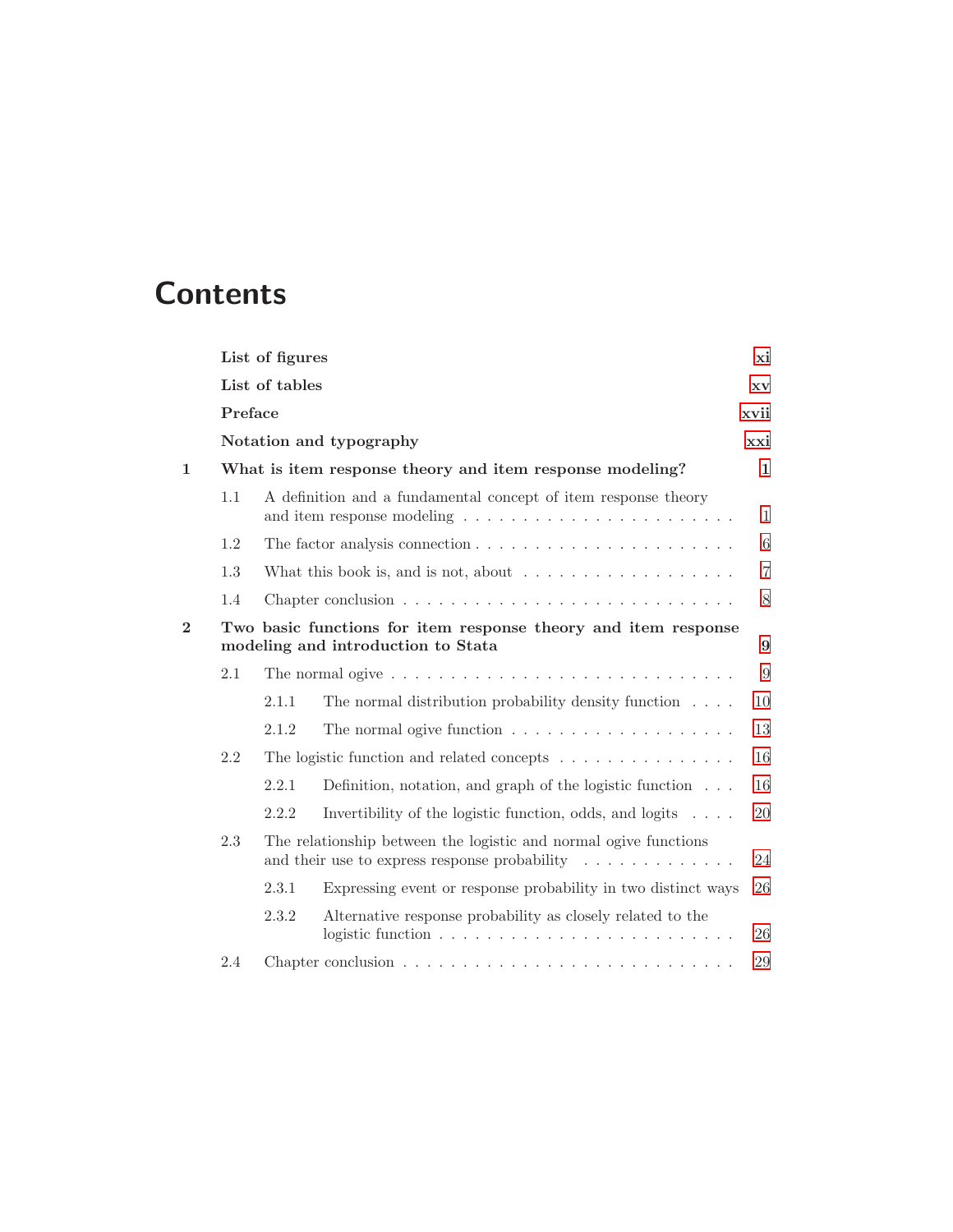| vi | Contents |
|----|----------|

|     | Classical test theory, factor analysis, and their connections to item<br>response theory |                                                                                                                                                                                                                 |          |  |  |  |
|-----|------------------------------------------------------------------------------------------|-----------------------------------------------------------------------------------------------------------------------------------------------------------------------------------------------------------------|----------|--|--|--|
| 3.1 |                                                                                          |                                                                                                                                                                                                                 | 31       |  |  |  |
|     | 3.1.1                                                                                    | The classical test theory decomposition (classical test the-<br>ory equation) $\ldots \ldots \ldots \ldots \ldots \ldots \ldots \ldots$                                                                         | 31       |  |  |  |
|     | 3.1.2                                                                                    | Misconceptions about classical test theory                                                                                                                                                                      | 33       |  |  |  |
|     | 3.1.3                                                                                    | Binary random variables: Expectation and probability of                                                                                                                                                         | 35       |  |  |  |
| 3.2 |                                                                                          | Why classical test theory? $\ldots \ldots \ldots \ldots \ldots \ldots \ldots \ldots$                                                                                                                            | 36       |  |  |  |
| 3.3 |                                                                                          | A short introduction to classical factor analysis                                                                                                                                                               | 37       |  |  |  |
|     | 3.3.1                                                                                    | The classical factor analysis model                                                                                                                                                                             | 38       |  |  |  |
|     | 3.3.2                                                                                    |                                                                                                                                                                                                                 | 39       |  |  |  |
|     | 3.3.3                                                                                    | Classical factor analysis and measure correlation for fixed<br>factor values                                                                                                                                    | 40       |  |  |  |
| 3.4 |                                                                                          |                                                                                                                                                                                                                 | 42       |  |  |  |
|     |                                                                                          |                                                                                                                                                                                                                 |          |  |  |  |
| 4.1 | modeling                                                                                 | Generalized linear modeling, logistic regression, nonlinear factor<br>analysis, and their links to item response theory and item response<br>Generalized linear modeling as a statistical methodology for anal- | 43       |  |  |  |
|     | 4.1.1                                                                                    | ysis of relationships between response and explanatory variables<br>The general linear model and its connection to the clas-                                                                                    | 44<br>44 |  |  |  |
|     | 4.1.2                                                                                    | Extending the linear modeling idea to discrete response                                                                                                                                                         | 45       |  |  |  |
|     | 4.1.3                                                                                    | The components of a generalized linear model $\ldots \ldots$                                                                                                                                                    | 46       |  |  |  |
| 4.2 |                                                                                          | Logistic regression as a generalized linear model of relevance for<br>item response theory and item response modeling $\dots \dots \dots$                                                                       | 47       |  |  |  |
|     | 4.2.1                                                                                    | Univariate binary logistic regression                                                                                                                                                                           | 47       |  |  |  |
|     | 4.2.2                                                                                    | Multivariate logistic regression                                                                                                                                                                                | 49       |  |  |  |
| 4.3 | linear models                                                                            | Nonlinear factor analysis models and their relation to generalized<br>and a share and a                                                                                                                         | 51       |  |  |  |
|     | 4.3.1                                                                                    | Classical factor analysis and its connection to generalized<br>linear modeling $\dots \dots \dots \dots \dots \dots \dots \dots \dots \dots$                                                                    | 51       |  |  |  |
|     | 4.3.2                                                                                    | Nonlinear factor analysis models                                                                                                                                                                                | 52       |  |  |  |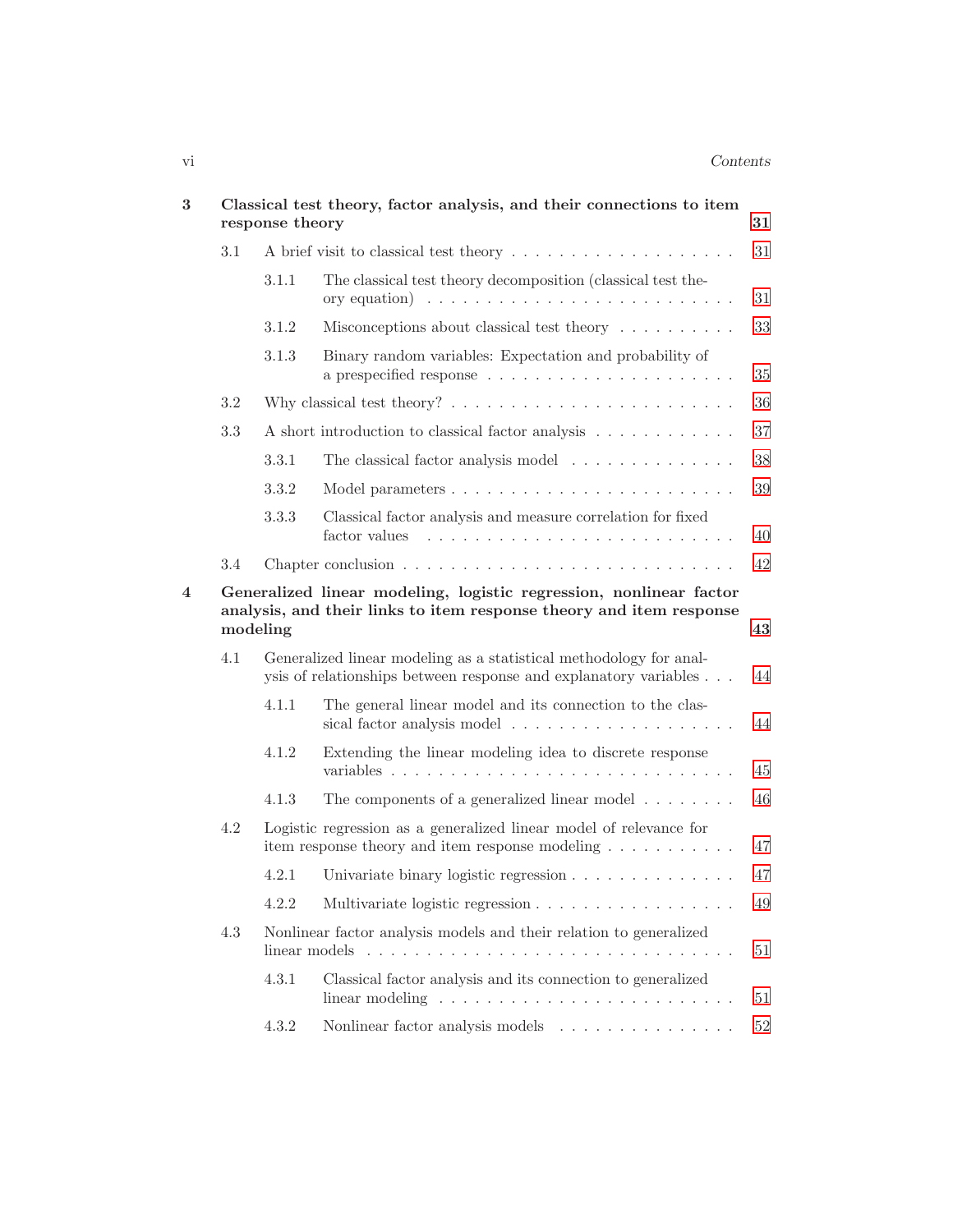#### Contents vii

|                                               | 4.4     |       | Chapter conclusion $\ldots \ldots \ldots \ldots \ldots \ldots \ldots \ldots \ldots \ldots$                                                                                               | 54 |  |  |  |
|-----------------------------------------------|---------|-------|------------------------------------------------------------------------------------------------------------------------------------------------------------------------------------------|----|--|--|--|
| $\bf{5}$                                      |         |       | Fundamentals of item response theory and item response modeling                                                                                                                          | 55 |  |  |  |
|                                               | 5.1     |       |                                                                                                                                                                                          | 55 |  |  |  |
|                                               |         | 5.1.1 | What changes across item characteristic curves in a be-<br>havioral measurement situation?<br>.                                                                                          | 56 |  |  |  |
|                                               | 5.2     |       | Unidimensionality and local independence<br>57                                                                                                                                           |    |  |  |  |
|                                               |         | 5.2.1 | What are the implications of unidimensionality? $\ldots \ldots$                                                                                                                          | 58 |  |  |  |
|                                               |         | 5.2.2 | A formal definition of local independence                                                                                                                                                | 61 |  |  |  |
|                                               |         | 5.2.3 | What does it mean to assume local independence in an<br>item response theory setting? $\dots \dots \dots \dots \dots \dots$                                                              | 62 |  |  |  |
|                                               | $5.3\,$ |       | A general linear modeling property yielding test-free and group-<br>free measurement in item response modeling                                                                           | 63 |  |  |  |
|                                               | 5.4     |       | One more look at the logistic function $\ldots \ldots \ldots \ldots \ldots$                                                                                                              | 65 |  |  |  |
|                                               | 5.5     |       | The one- and two-parameter logistic models $\dots \dots \dots \dots$                                                                                                                     | 66 |  |  |  |
|                                               |         | 5.5.1 | The two-parameter logistic model $\ldots \ldots \ldots \ldots \ldots$                                                                                                                    | 67 |  |  |  |
|                                               |         | 5.5.2 | Interpretation of the item parameters in the two-param-                                                                                                                                  | 69 |  |  |  |
|                                               |         | 5.5.3 |                                                                                                                                                                                          | 75 |  |  |  |
|                                               |         | 5.5.4 | The one-parameter logistic model $\ldots \ldots \ldots \ldots \ldots$                                                                                                                    | 77 |  |  |  |
|                                               |         | 5.5.5 | The one-parameter logistic and two-parameter logistic<br>models as nonlinear factor analysis models, generalized<br>linear models, and logistic regression models $\ldots \ldots \ldots$ | 77 |  |  |  |
|                                               |         | 5.5.6 | Important and useful properties of the Rasch model                                                                                                                                       | 79 |  |  |  |
|                                               | 5.6     |       | The three-parameter logistic model $\dots \dots \dots \dots \dots \dots \dots$                                                                                                           | 82 |  |  |  |
|                                               | $5.7\,$ |       | The logistic models as latent variable models and<br>analogs to nonlinear regression models                                                                                              | 84 |  |  |  |
|                                               |         | 5.7.1 | Item response models as latent variable models                                                                                                                                           | 84 |  |  |  |
|                                               |         | 5.7.2 | The logistic models as analogs to nonlinear regression models                                                                                                                            | 85 |  |  |  |
|                                               | $5.8\,$ |       | Chapter conclusion $\ldots \ldots \ldots \ldots \ldots \ldots \ldots \ldots \ldots$                                                                                                      | 86 |  |  |  |
| 6                                             |         |       | First applications of Stata for item response modeling                                                                                                                                   | 87 |  |  |  |
|                                               | 6.1     |       | Reading data into Stata and related activities                                                                                                                                           | 87 |  |  |  |
| 6.2<br>Fitting a two-parameter logistic model |         |       |                                                                                                                                                                                          |    |  |  |  |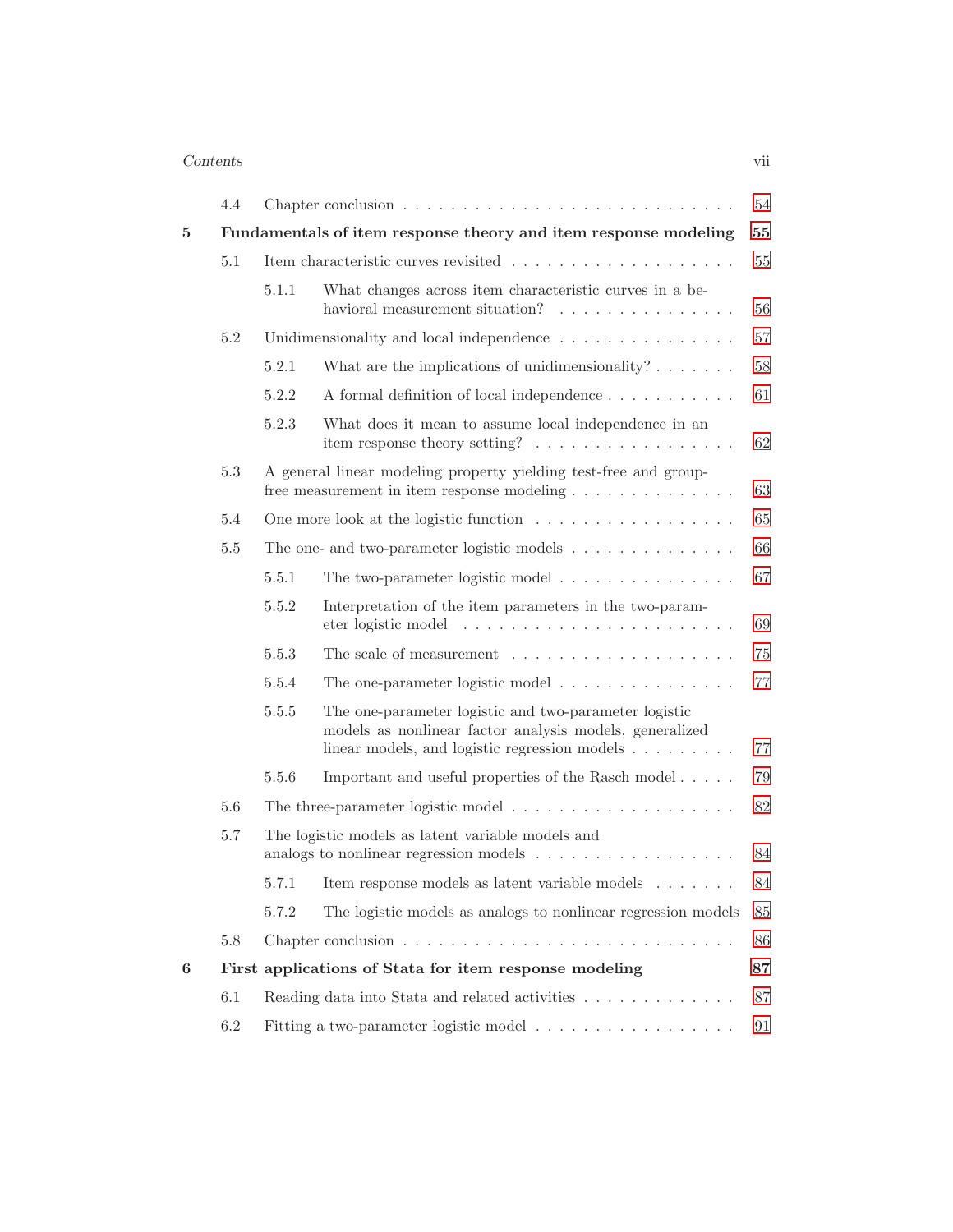|   | 6.3     |                                                                                      | Testing nested item response theory models and model selection                                                                             | 97  |  |  |  |  |
|---|---------|--------------------------------------------------------------------------------------|--------------------------------------------------------------------------------------------------------------------------------------------|-----|--|--|--|--|
|   | 6.4     |                                                                                      | Fitting a one-parameter logistic model and comparison with the<br>two-parameter logistic model $\dots \dots \dots \dots \dots \dots \dots$ | 100 |  |  |  |  |
|   | $6.5\,$ |                                                                                      | Fitting a three-parameter logistic model and comparison with                                                                               | 106 |  |  |  |  |
|   | 6.6     |                                                                                      | Estimation of individual subject trait, construct, or ability levels                                                                       | 109 |  |  |  |  |
|   | 6.7     |                                                                                      | Scoring of studied persons $\ldots \ldots \ldots \ldots \ldots \ldots \ldots \ldots$                                                       | 114 |  |  |  |  |
|   | 6.8     |                                                                                      | Chapter conclusion $\ldots \ldots \ldots \ldots \ldots \ldots \ldots \ldots \ldots$                                                        | 117 |  |  |  |  |
| 7 |         |                                                                                      | Item response theory model fitting and estimation                                                                                          | 119 |  |  |  |  |
|   | 7.1     |                                                                                      |                                                                                                                                            | 119 |  |  |  |  |
|   | 7.2     |                                                                                      | Person likelihood function for a given item set $\dots \dots \dots \dots$                                                                  | 120 |  |  |  |  |
|   |         | 7.2.1                                                                                | Likelihood reexpression in log likelihood                                                                                                  | 122 |  |  |  |  |
|   |         | 7.2.2                                                                                | Maximum likelihood estimation of trait or ability level for<br>a given person                                                              | 123 |  |  |  |  |
|   |         | 7.2.3                                                                                | A brief visit to the general maximum likelihood theory $\ldots$                                                                            | 124 |  |  |  |  |
|   |         | 7.2.4                                                                                | What if (meaningful) maximum likelihood estimates do                                                                                       | 126 |  |  |  |  |
|   | 7.3     |                                                                                      |                                                                                                                                            | 126 |  |  |  |  |
|   |         | 7.3.1                                                                                | Standard errors of item parameter estimates                                                                                                | 127 |  |  |  |  |
|   | 7.4     |                                                                                      | Estimation of item and ability parameters                                                                                                  | 128 |  |  |  |  |
|   | 7.5     | Testing and selection of nested item response theory models $\dots$ .<br>131         |                                                                                                                                            |     |  |  |  |  |
|   | 7.6     | Item response model fitting and estimation with missing data<br>132                  |                                                                                                                                            |     |  |  |  |  |
|   | 7.7     | 135                                                                                  |                                                                                                                                            |     |  |  |  |  |
| 8 |         |                                                                                      | Information functions and test characteristic curves                                                                                       | 137 |  |  |  |  |
|   | 8.1     | Item information functions for binary items $\dots \dots \dots \dots$<br>137         |                                                                                                                                            |     |  |  |  |  |
|   | 8.2     | Why should one be interested in item information, and where is it<br>maximal?<br>138 |                                                                                                                                            |     |  |  |  |  |
|   | 8.3     | What else is relevant for item information? $\ldots \ldots \ldots \ldots$<br>139     |                                                                                                                                            |     |  |  |  |  |
|   | 8.4     |                                                                                      | Empirical illustration of item information functions $\ldots \ldots \ldots$                                                                | 141 |  |  |  |  |
|   | 8.5     |                                                                                      |                                                                                                                                            | 143 |  |  |  |  |
|   | 8.6     | 148                                                                                  |                                                                                                                                            |     |  |  |  |  |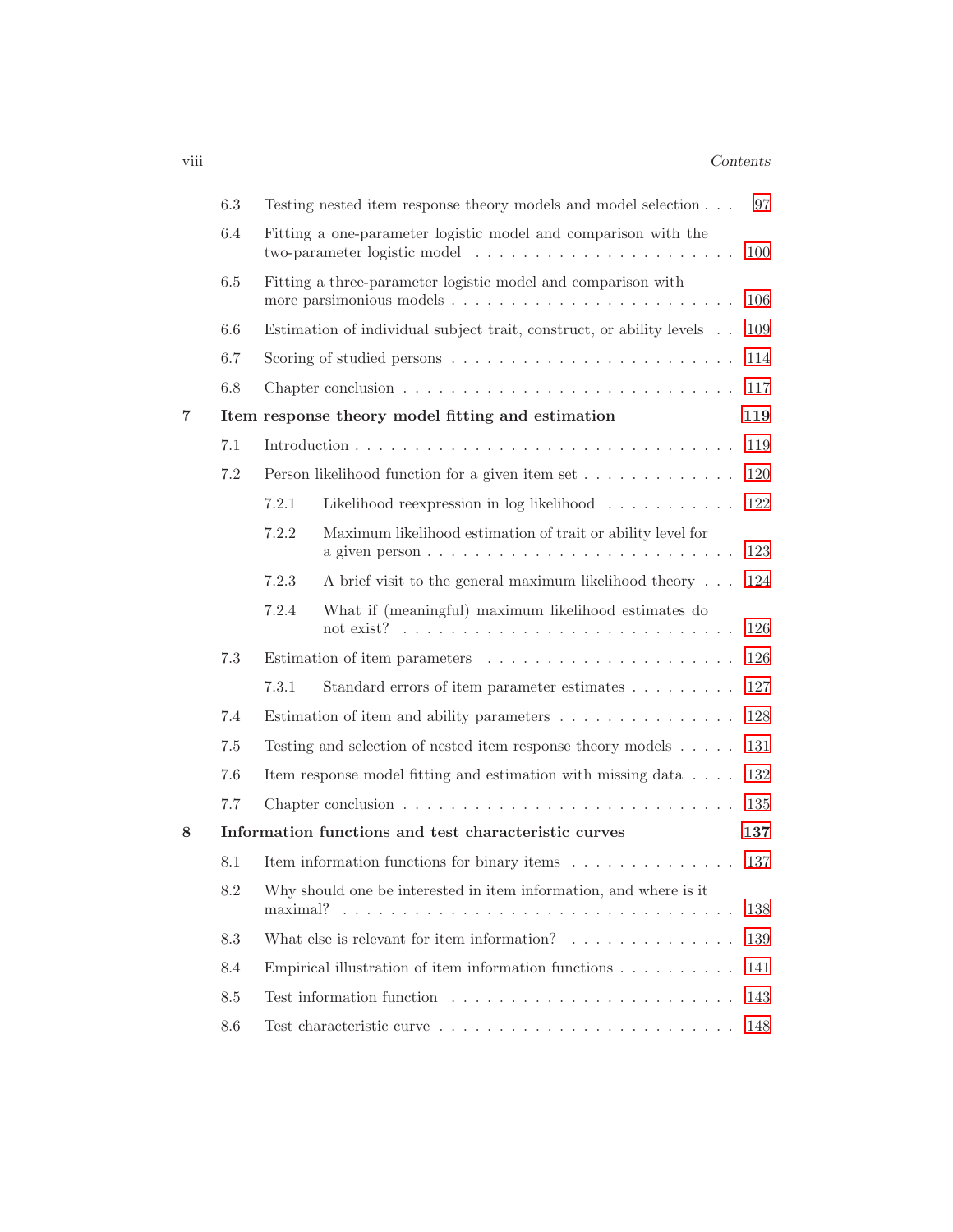#### Contents ix

|    | 8.7   | The test characteristic curve as a nonlinear trait or ability score<br>transformation<br>and the state of the state of the state<br>and and                                                                                                                                                      | 152     |
|----|-------|--------------------------------------------------------------------------------------------------------------------------------------------------------------------------------------------------------------------------------------------------------------------------------------------------|---------|
|    | 8.8   |                                                                                                                                                                                                                                                                                                  | 154     |
| 9  | tions | Instrument construction and development using information func-                                                                                                                                                                                                                                  | 155     |
|    | 9.1   | A general approach of item response theory application for multi-<br>item measuring instrument construction                                                                                                                                                                                      | 156     |
|    | 9.2   | How to apply Lord's approach to instrument construction in em-<br>pirical research in the contract of the contract of the contract of the contract of the contract of the contract of the contract of the contract of the contract of the contract of the contract of the contract of the contra | 157     |
|    | 9.3   | Examples of target information functions for applications of the<br>outlined procedure for measuring instrument construction                                                                                                                                                                     | 159     |
|    | 9.4   | Assumptions of instrument construction procedure                                                                                                                                                                                                                                                 | 164     |
|    | 9.5   |                                                                                                                                                                                                                                                                                                  | 165     |
| 10 |       | Differential item functioning                                                                                                                                                                                                                                                                    | 167     |
|    | 10.1  | What is differential item functioning? $\ldots \ldots \ldots \ldots \ldots$                                                                                                                                                                                                                      | 167     |
|    | 10.2  | Two main approaches to differential item functioning examination                                                                                                                                                                                                                                 | 169     |
|    | 10.3  | Observed variable methods for differential item functioning exam-                                                                                                                                                                                                                                | 170     |
|    | 10.4  | Using Stata for studying differential item functioning with ob-<br>served variable methods                                                                                                                                                                                                       | 171     |
|    | 10.5  | Item response theory based methods for differential item function-<br>ing examination $\ldots \ldots \ldots \ldots \ldots \ldots \ldots \ldots \ldots$                                                                                                                                           | 174     |
|    | 10.6  |                                                                                                                                                                                                                                                                                                  | 182     |
|    |       | Appendix. The Benjamin-Hochberg multiple testing procedure: A brief                                                                                                                                                                                                                              |         |
|    |       | introduction                                                                                                                                                                                                                                                                                     | $183\,$ |
| 11 |       | Polytomous item response models and hybrid models                                                                                                                                                                                                                                                | 185     |
|    | 11.1  | Why do we need polytomous items? $\ldots \ldots \ldots \ldots \ldots \ldots$                                                                                                                                                                                                                     | 185     |
|    | 11.2  | A key distinction between item response theory models with poly-                                                                                                                                                                                                                                 | 186     |
|    | 11.3  |                                                                                                                                                                                                                                                                                                  | 187     |
|    |       | An empirical illustration of the nominal response model<br>$\phantom{a}$ .<br>.<br>11.3.1                                                                                                                                                                                                        | 189     |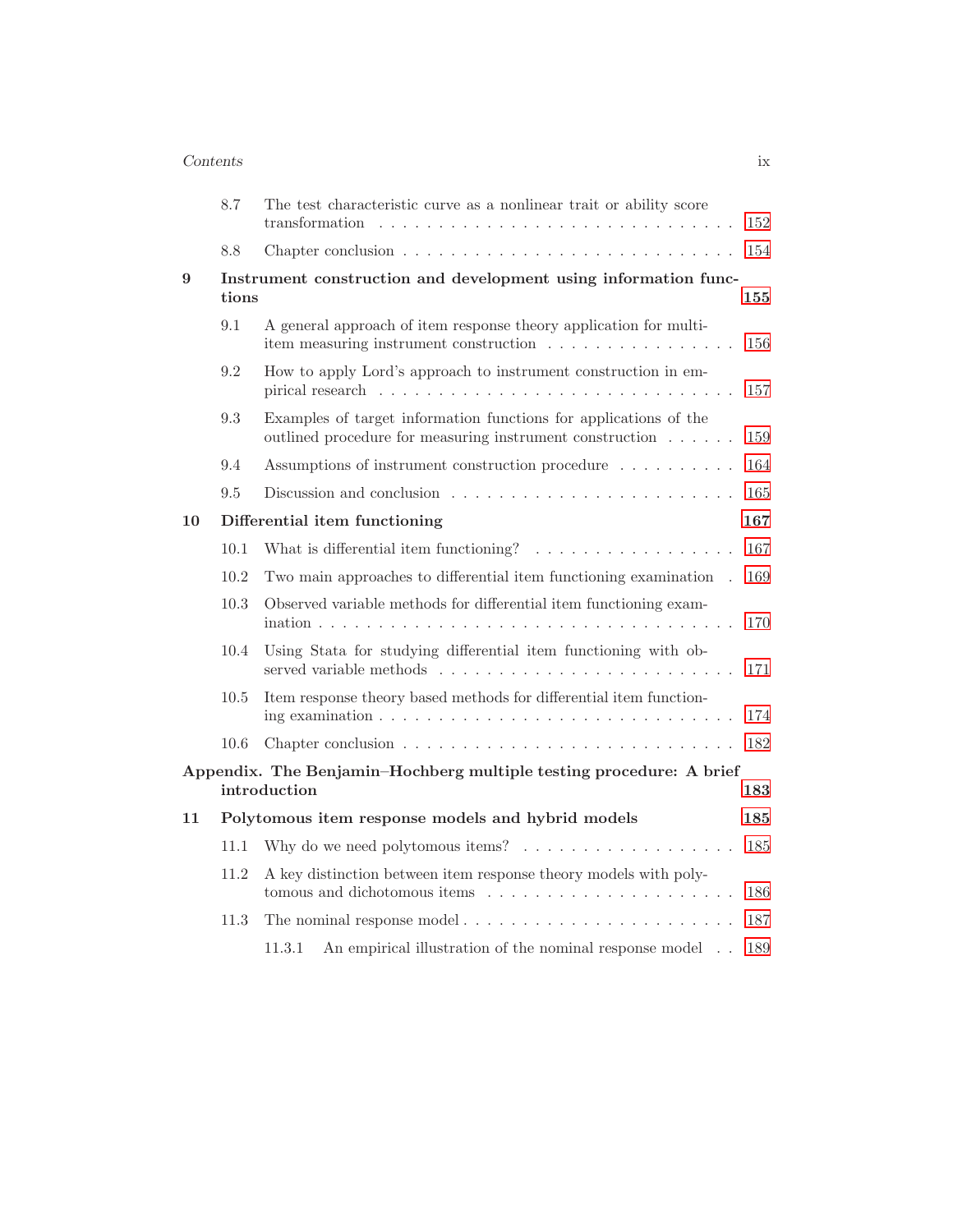### x Contents

|    | 11.4                 |                                                                                                                                                    | The partial credit and the rating scale models $\ldots \ldots \ldots \ldots$ | 199 |  |  |
|----|----------------------|----------------------------------------------------------------------------------------------------------------------------------------------------|------------------------------------------------------------------------------|-----|--|--|
|    |                      | 11.4.1                                                                                                                                             |                                                                              | 199 |  |  |
|    |                      | 11.4.2                                                                                                                                             |                                                                              | 202 |  |  |
|    | 11.5                 |                                                                                                                                                    | The generalized partial credit model $\dots \dots \dots \dots \dots \dots$   | 206 |  |  |
|    | 11.6                 |                                                                                                                                                    |                                                                              | 211 |  |  |
|    | 11.7                 |                                                                                                                                                    | Comparison and selection of polytomous item response models                  | 220 |  |  |
|    | 11.8                 |                                                                                                                                                    |                                                                              | 225 |  |  |
|    | 11.9                 |                                                                                                                                                    | The three-parameter logistic model revisited $\ldots \ldots \ldots \ldots$   | 230 |  |  |
|    |                      |                                                                                                                                                    |                                                                              | 236 |  |  |
| 12 |                      |                                                                                                                                                    | Introduction to multidimensional item response theory and model-             |     |  |  |
|    | ing                  |                                                                                                                                                    |                                                                              | 237 |  |  |
|    | 12.1                 |                                                                                                                                                    | Limitations of unidimensional item response theory $\dots \dots \dots$       | 237 |  |  |
|    | 12.2                 | A main methodological principle underlying multidimensional<br>238<br>item response theory $\dots \dots \dots \dots \dots \dots \dots \dots \dots$ |                                                                              |     |  |  |
|    | 12.3                 | How can we define multidimensional item response theory? $\dots$ .                                                                                 |                                                                              |     |  |  |
|    | 12.4                 | A main class of multidimensional item response theory models                                                                                       |                                                                              |     |  |  |
|    | 12.5                 | Fitting multidimensional item response theory models and com-<br>parison with unidimensional item response theory models $\dots \dots$<br>242      |                                                                              |     |  |  |
|    |                      | 12.5.1                                                                                                                                             | Fitting a multidimensional item response theory model                        | 243 |  |  |
|    |                      | 12.5.2                                                                                                                                             | Comparing a multidimensional model with an unidimen-                         | 247 |  |  |
|    | 12.6                 |                                                                                                                                                    |                                                                              | 250 |  |  |
| 13 | Epilogue             |                                                                                                                                                    |                                                                              | 253 |  |  |
|    | References           |                                                                                                                                                    |                                                                              |     |  |  |
|    | Author index<br>263  |                                                                                                                                                    |                                                                              |     |  |  |
|    | Subject index<br>267 |                                                                                                                                                    |                                                                              |     |  |  |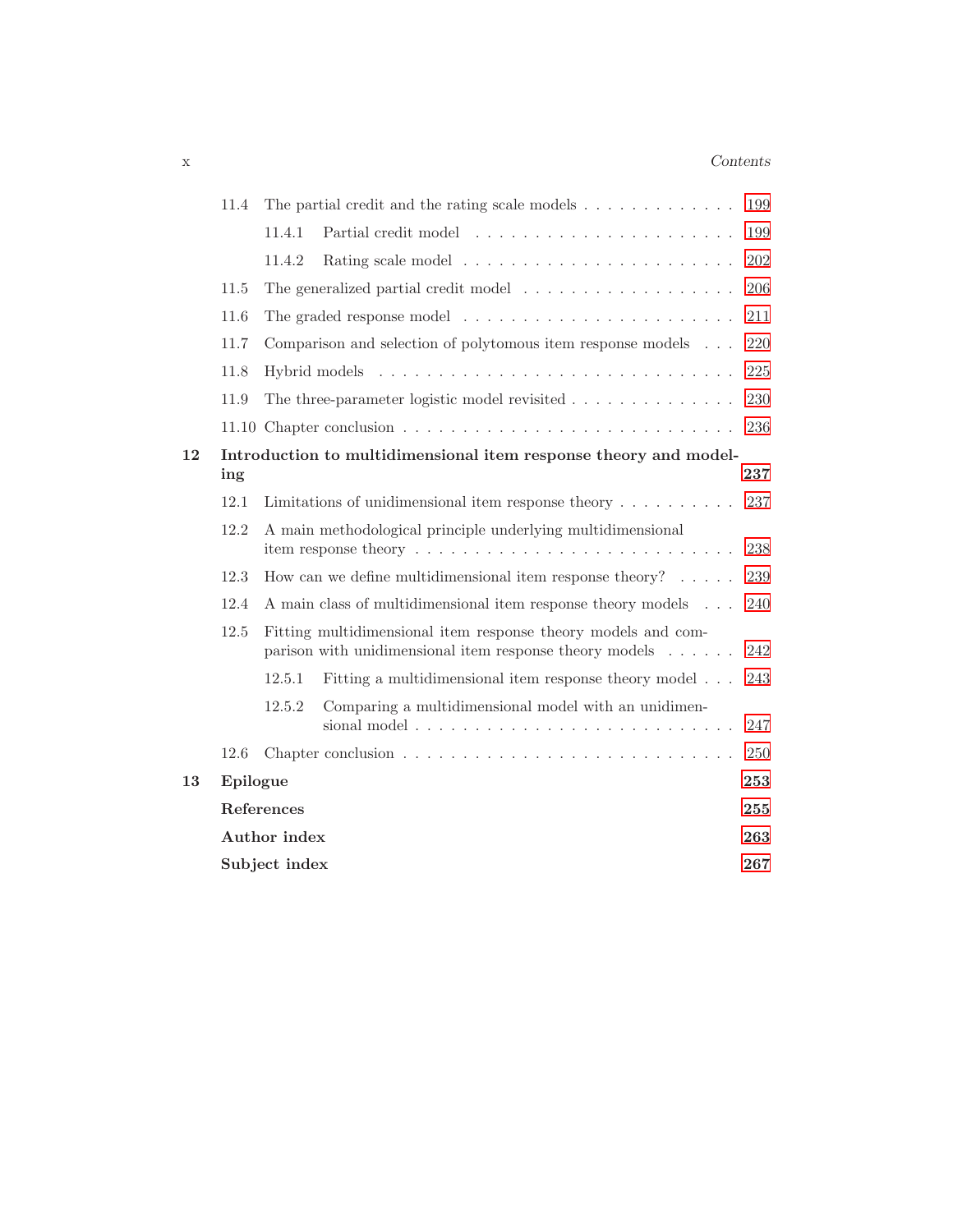(Pages omitted)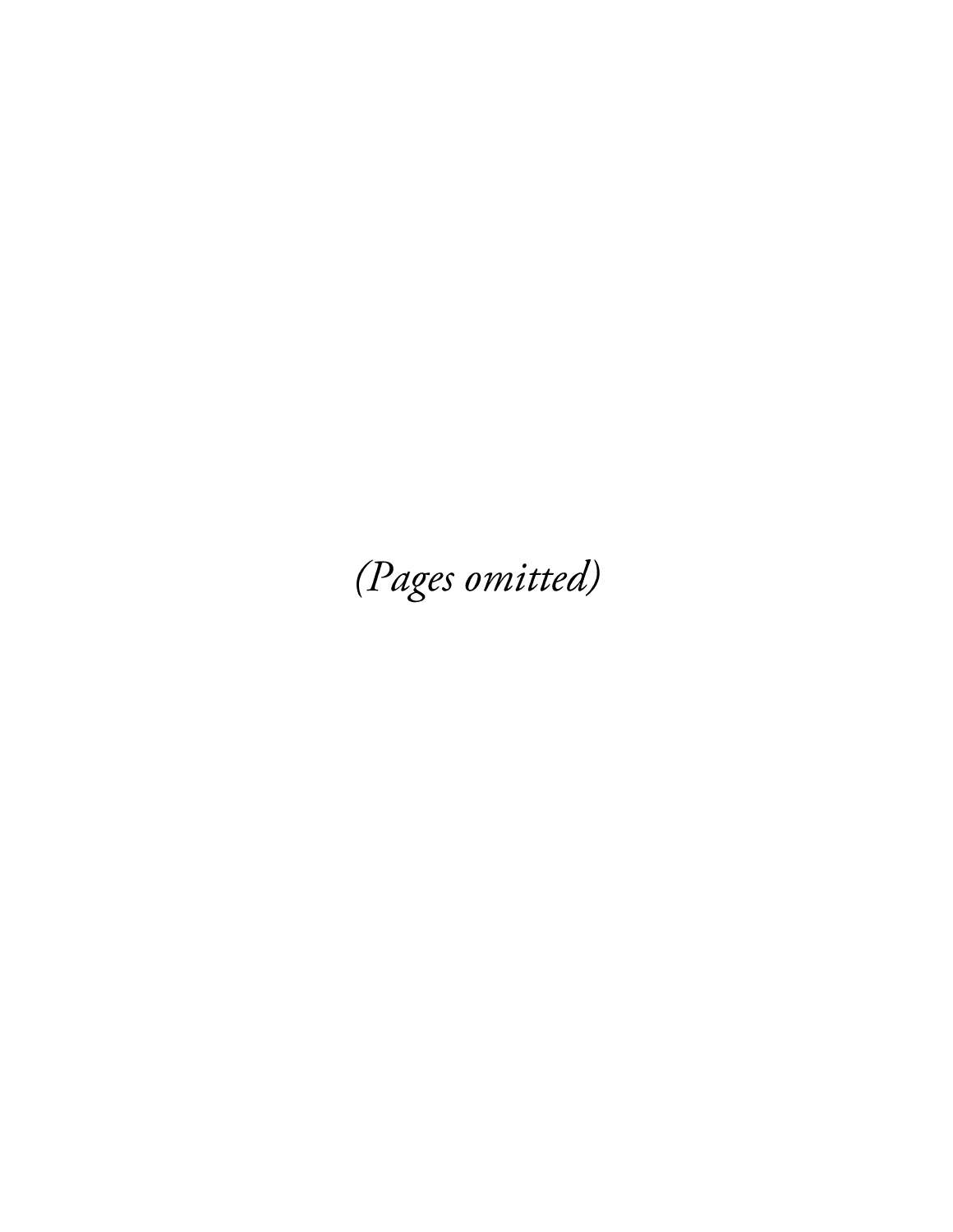# Preface

More than half a century ago, a far-reaching revolution started in behavioral, educational, and social measurement, which to date has also had an enormous impact on a host of other disciplines ranging from biomedicine to marketing. At that time, item response theory (IRT) began finding its way into these sciences. In many respects, IRT quickly showed important benefits relative to the then conventional approach for developing measuring instruments that was based on "classical" procedures.

Since the 1950s and the influential early work by F. Lord in IRT (for example, Lord [1952, 1953]), more than 60 years have passed that have been filled with major methodological advances in this field and more generally in behavioral and social measurement. The intervening decades have also witnessed an explosion of interest in IRT and item response modeling (IRM) across those disciplines as well as the clinical, biomedical, marketing, business, communication, and cognate sciences. These developments are also a convincing testament to the rich opportunities that this measurement approach offers to empirical scholars interested in assessing various latent constructs, traits, abilities, dimensions, or variables, as well as their interrelationships. The latent variables are only indirectly measurable, however, through their presumed manifestations in observed behavior. This is in particular possible via use of multiple indicators or multi-item measuring instruments, which have become highly popular in the behavioral and social sciences and well beyond them.

This book has been conceptualized mainly as an introductory to intermediate level discussion of IRT and IRM. To aid in the presentation, the book uses the software package Stata. This package offers, in addition to its recently developed IRT command, many and decisive benefits of general purpose statistical analysis and modeling software. After discussing fundamental concepts and relationships of special relevance to IRT, its applications in practical settings with Stata are illustrated using examples from the educational, behavioral, and social sciences. These examples can be readily "translated", however, to similar utilizations of IRM also in the clinical, biomedical, business, marketing, and related disciplines.

We find that several features set our book apart from others currently available in the IRT field. One is that unlike a substantial number of treatments of IRT (in particular older ones), we capitalize on the diverse connections of this field to the comprehensive methodology of latent variable modeling as well as related applied statistics frameworks. In many aspects, it would be fair to view this book as predominantly handling IRT and IRM, somewhat informally stated, as part of the latent variable modeling methodology. In particular, the discussion throughout the book benefits as often as possible from the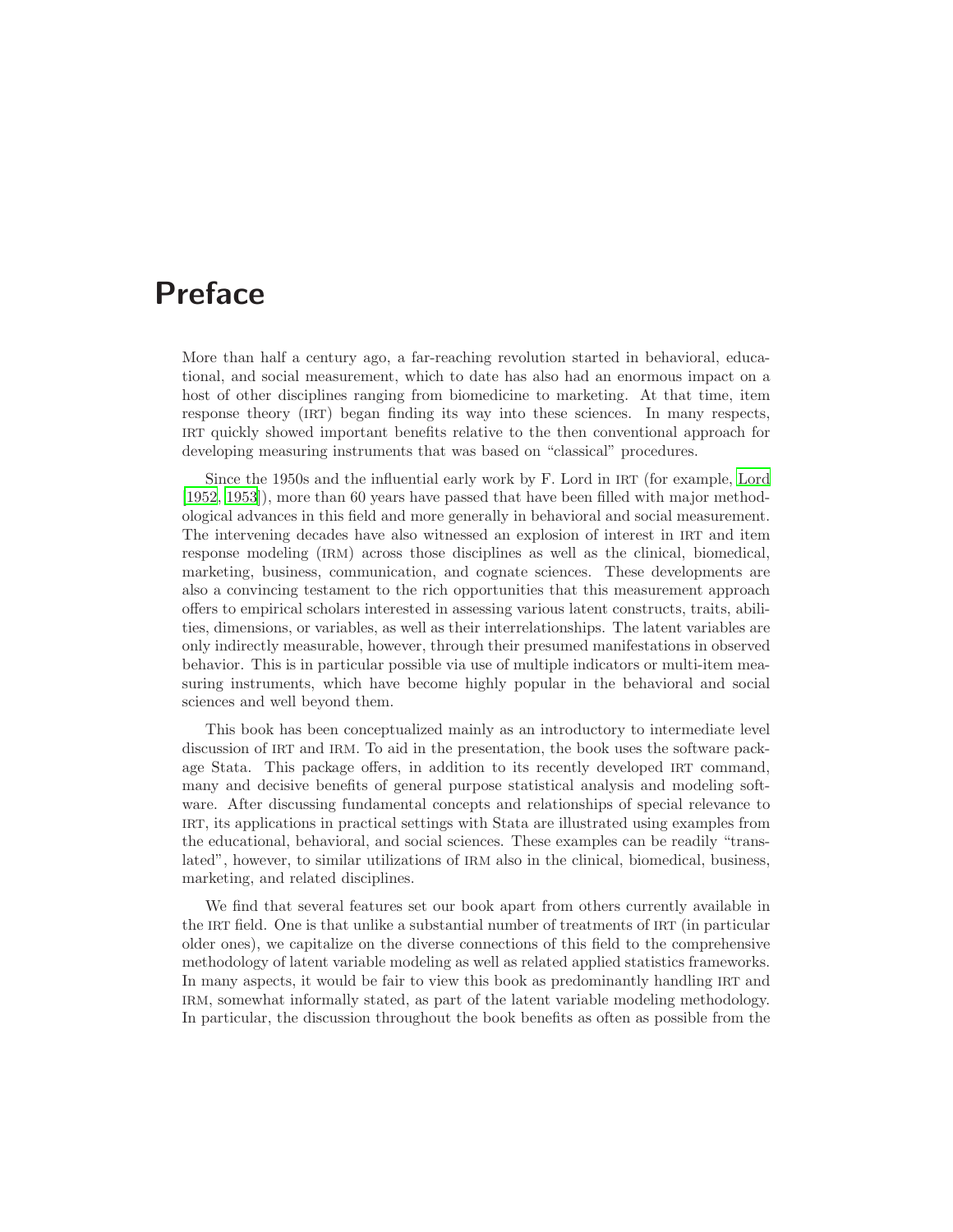conceptual relationships between IRT and factor analysis, specifically, nonlinear factor analysis. Relatedly, whenever applicable, the important links between IRM and other statistical modeling approaches are also pointed out, such as the generalized linear model and especially logistic regression. Another distinguishing feature of the book is that it is free of misconceptions about and incorrect treatments of classical test theory (Zimmerman 1975). Regrettably, they can still be found in some measurement literature and inhibit significantly in our opinion progress in social and behavioral measurement. In addition, these misconceptions contribute to a compartmentalization approach that seems to have been at times followed especially when disseminating or teaching IRT in circles with limited or no prior familiarity with it. That approach and resulting restrictive focus of interest is in our view highly undesirable. The reason is that such an approach has the potential of creating long-term disservice to the cause of behavioral and social measurement. In this connection, we would also like to point out that unlike many previous treatments, this book presents its discussion and developments without any juxtaposition of IRT to classical test theory. This is because IRT does not need this kind of "comparison" and related misconceptions to convince scholars of what it can deliver under its assumptions (see also Raykov and Marcoulides [2016b]). A third characteristic of the book is that it demonstrates the straightforward, user-friendly, and highly effective Stata applications for IRT modeling. We hope to gain in this way many new enthusiasts for this methodological field as well as IRT software across these and related disciplines. Last but not least, our book aims to provide a coherent discussion of IRT and IRM independently of software. The goal is thereby to highlight as often as possible and in as much detail as deemed necessary important concepts and relationships in IRT before moving on to its applications. This was necessary because in our experience, many individuals seem to find some features of this modeling approach more difficult to deal with and use to their advantage than what may be seen as "conventional" applied statistical concepts and relationships. These features include in particular the inherent nonlinearity in studied item-trait relationships as well as produced estimates (predictions) of individual trait levels and measures of uncertainty associated with them. That difficulty in appreciating characteristic properties of IRT may have arguably resulted from insufficient discussion and clarification of them in some alternative accounts or presentations.

This book could be considered aimed mainly at students and researchers with limited or no prior exposure to IRT. However, we are confident that it will also be of interest to more advanced students and scientists who are already familiar with IRT, in particular owing to the above mentioned features in which the book does not overlap with the majority of others available in this field. In addition, a main goal was to enable readers to pursue subsequently more advanced studies of this comprehensive and complex methodological field and its applications in empirical research, as well as to follow more technically oriented literature on IRT and IRM. Relatedly, even though the book uses primarily examples stemming from the educational and behavioral sciences, their treatment, as well as more generally of this measurement field, allows essentially straightforward applications of the used methods and procedures also in other social science settings. These include the clinical, nursing, psychiatry, biomedicine, criminology,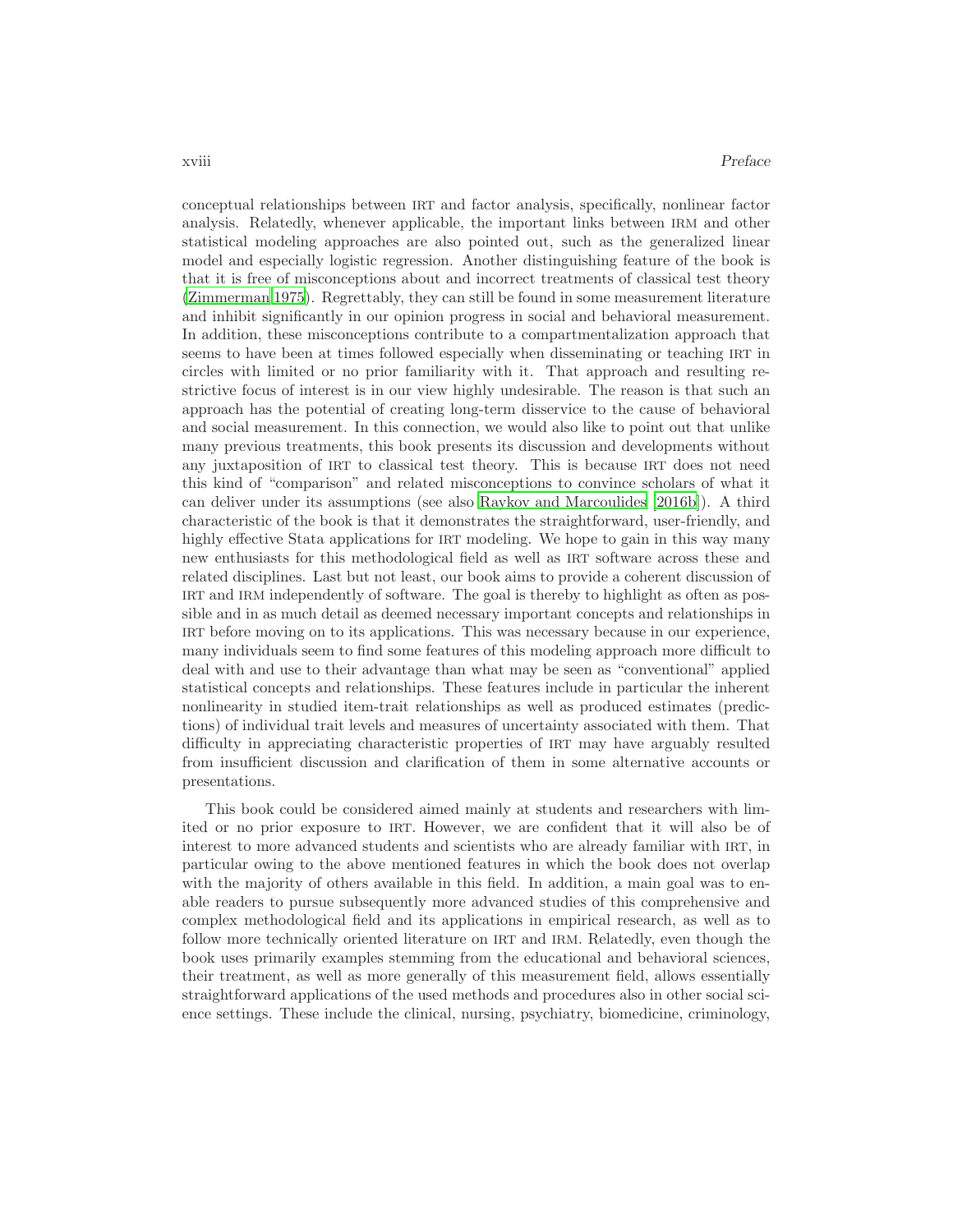#### Preface xix

organizational, marketing, and business disciplines (for example, Raykov and Calantone [2014]).

Our book has been influenced substantially by deeply enriching interactions with a number of colleagues over the past years. Special thanks are due to K. L. MacDonald and R. Raciborski for their many instructive inputs on Stata uses and applications in relation to examples used in the book, as well as on IRT and its empirical utilizations in more general terms. The importance of the contributions also of Y. Marchenko and C. Huber cannot be overstated, who provided instrumental support during our work on the book. We are especially indebted to C. Huber for helpful comments and criticism on an earlier version, which contributed markedly to its improvement. His assistance during the book-production phase was similarly invaluable, as was that of the book editor and the production assistant. We also wish to express our particular gratitude to M. D. Reckase, B. O. Muthén, D. M. Dimitrov, M. Edwards, C. Lewis, R. Steyer, S. Rabe-Hesketh, A. Skrondal, and A. Maydeu-Olivares for valuable discussions on IRT and IRM and related applied statistics and measurement approaches. We are similarly thankful to C. Falk, R. J. Wirth, N. Waller, R. Bowles, I. Moustaki, R. D. Bock, S. H. C. duToit, G. T. M. Hult, and J. Jackson for insightful discussions on IRT applications and software. We are also grateful to a number of our students in the courses we taught over the last few years who offered very useful feedback on the lecture notes we first developed for them, from which this book emerged. Last but not least, we are more than indebted to our families for their continued support in lots of ways that cannot be counted. The first author is indebted to Albena and Anna; the second author is indebted to Laura and Katerina.

Tenko Raykov and George A. Marcoulides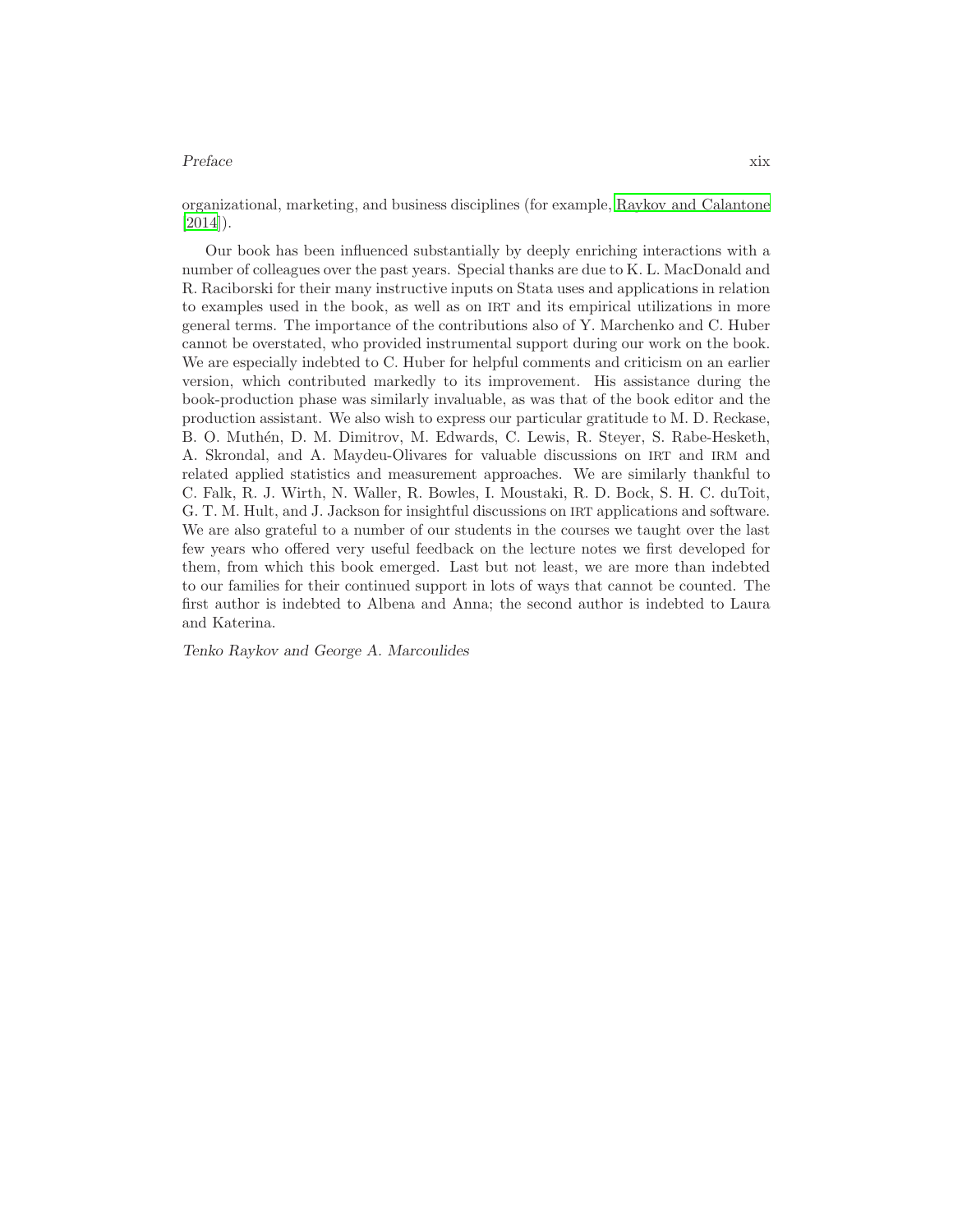(Pages omitted)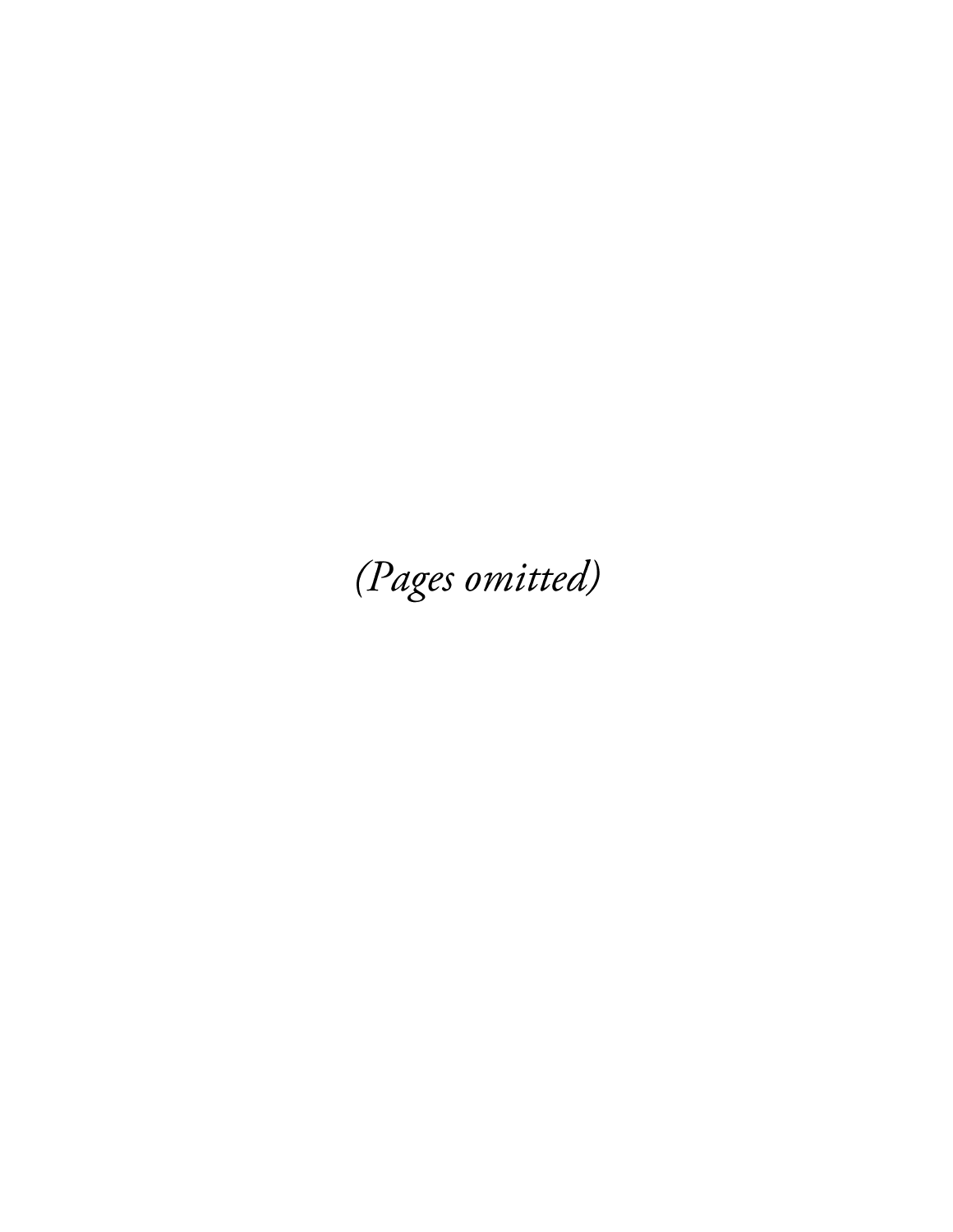# 1 What is item response theory and item response modeling?

# 1.1 A definition and a fundamental concept of item response theory and item response modeling

Item response theory (IRT) is an applied statistical and measurement discipline that is concerned with probabilistic functions describing i) the interaction of studied persons and the elements of a measuring instrument or item set of concern, such as items, questions, tasks, testlets, subtests, and subscales (generically referred to henceforth as "items"); and ii) the information contained in the data, which are obtained using the instrument, with respect to its items and overall functioning as well as the examined persons (Reckase 2009).

A fundamental concept in IRT is the relationship between i) the trait, construct, ability, or latent dimension (continuum) being evaluated with the instrument, the dimension being typically denoted  $\theta$  and often assumed unidimensional but in general may consist of two or more components (see below); and ii) the probability of "correct" response on a given item for a random subject with a trait or an ability level,  $\theta$ , that is designated as  $P(\theta)$ .<sup>1</sup> A function of  $\theta$ , which describes this probability  $P(\theta)$  for an item, is called an item characteristic curve (ICC). (Throughout this chapter, we assume that  $\theta$  is unidimensional unless otherwise indicated.) Owing to its special relevance to IRT and item response modeling (IRM), the ICC can be viewed as one of its main concepts. Other frequent references to it are item response curve, item characteristic function, item response function, or item trace curve. It is important to stress that while being defined as a probability, the ICC is not assumed to be a "static" concept but is rather a function of the (presumed) underlying latent dimension  $\theta$ . This functional relationship between the probability of a particular response ("correct" response) on a given item and the studied trait, construct, or ability,  $\theta$ , can be viewed as a characteristic

<sup>1.</sup> As is common in the IRT literature, the notation  $\theta$  is used throughout this book to denote i) the studied latent trait, ability, construct, continuum, or, in general, latent dimension (or dimensions); ii) an individual value or point on the last (for example, a subject's latent trait or construct score or ability level that is of interest to evaluate); and iii) the horizontal axis of figures of item characteristic curves (ICCs) that imply the consideration or assumption of  $\theta$  as a single latent continuum or "scale", which is at times also referred to as "θ-scale". While this might be viewed potentially as mixing or even as overusing the symbol  $\theta$ , strictly speaking, we follow this standard notation that has been widely used in the literature over the past several decades. The specific meaning of its usage, in a sense mentioned in points i) through iii) in this note, is determined by context in the pertinent discussions in the following chapters.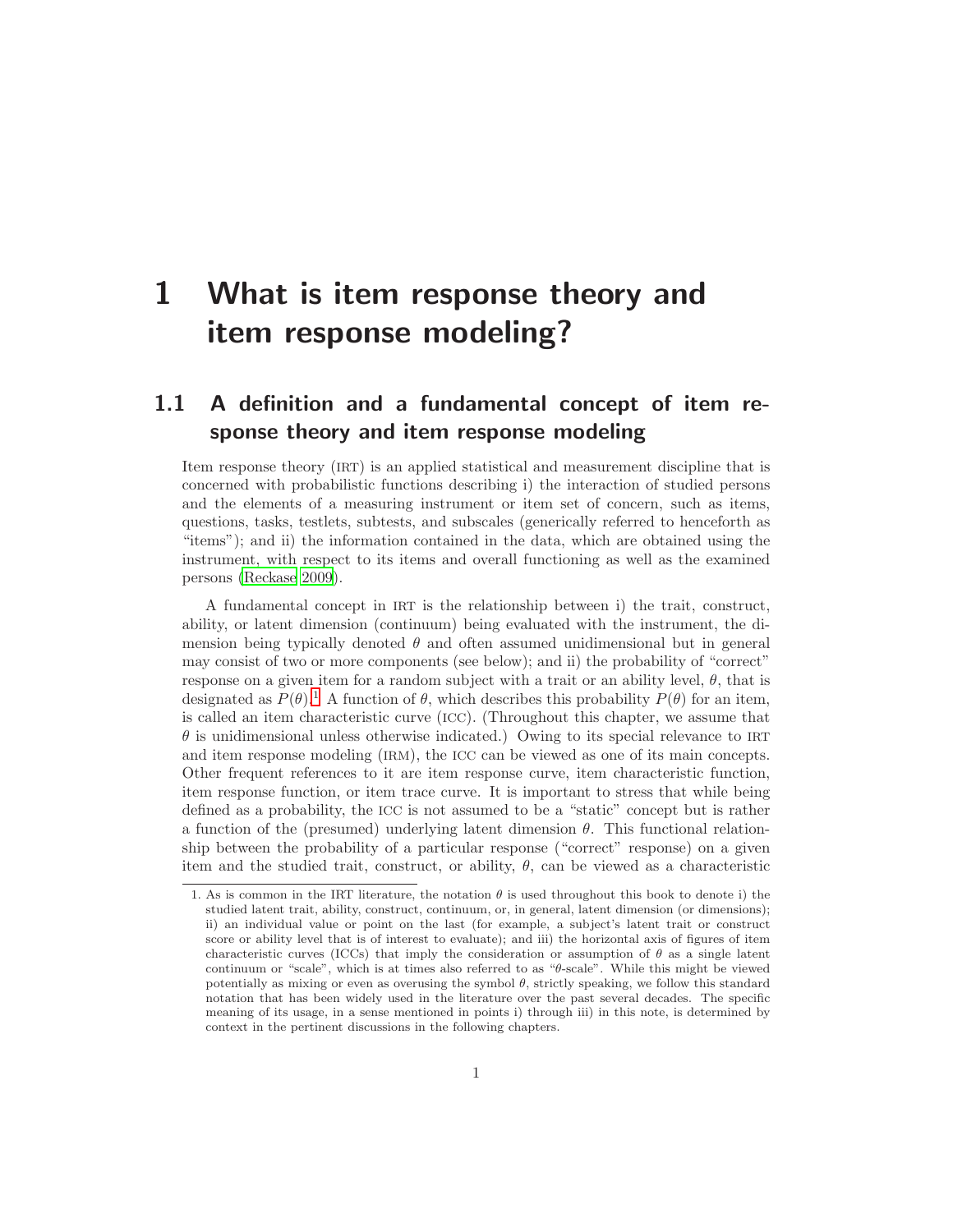element of IRT and IRM. A prototypical ICC, for the case of a single latent dimension or continuum  $\theta$  that underlies subject performance on a given set of items or measuring instrument (and a binary scored item), is presented in figure 1.1, which also emphasizes the extended S-shape of this curve.



Figure 1.1. A prototypical item characteristic curve

From figure 1.1, we can see that as one moves from left to right on the horizontal axis representing the studied latent dimension  $\theta$  (referred to as "theta" on the figure), the ICC is fairly low initially, then enters a region of notable increase in the central part of the curve; toward the right end of the presented range of  $\theta$ , the curve "stabilizes" at a fairly high level, approaching 1 (see chapter 2 for further discussion on the ICC concept). As will be explicated later, different items in a given measuring instrument or item set of concern differ in general in the steepness of the curve increase in that central part of the ICC. The extent of this increase, or curve tilt, is captured by a particular parameter of interest in IRT and its applications in instrument construction and development, which is referred to as item discrimination parameter. (In chapter 5, we discuss in detail this and other item parameters.) Although the majority of applications of IRT are currently based on models that assume the same functional class for the ICCs of all items involved in a studied set or instrument (for example, when all items are binary or binary scored), one can also use IRT with so-called hybrid models. These models allow subsets of items to follow different functional classes for their ICCs, for example, when some items are binary whereas others are ordinal and with more than two available response options (see chapter 11).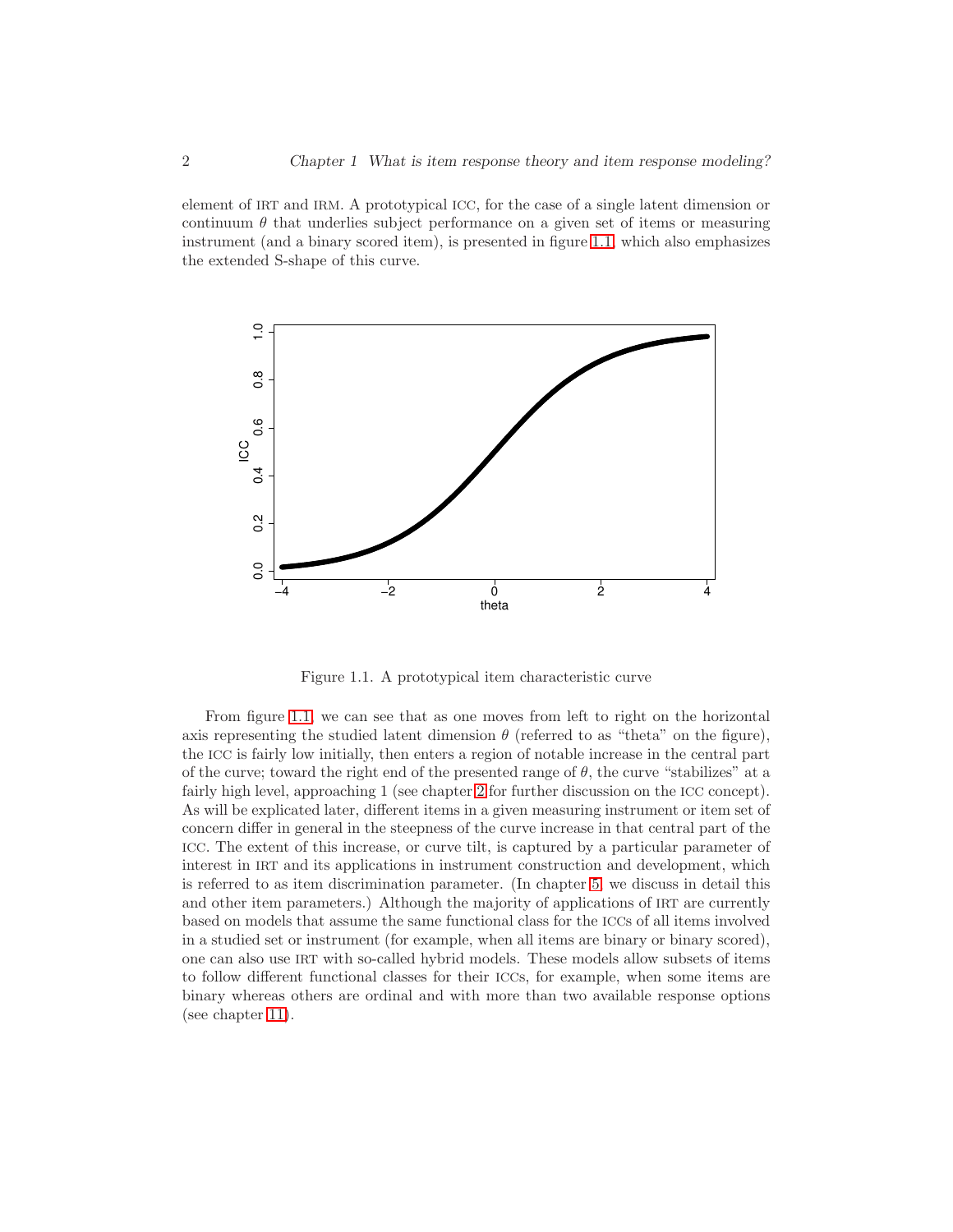#### 1.1 A definition and a fundamental concept of IRT and IRM 3

While individual items are a special focus of IRT and IRM, measuring instruments consisting of multiple items are also of particular interest. Such instruments—for instance scales, tests, test batteries, surveys, questionnaires, self-reports, inventories, subscales, or testlets—are highly popular in the behavioral, educational, and social sciences (for example, Raykov and Marcoulides [2011]). Their popularity in these and cognate disciplines is to a large degree due to their being composed of multiple components, which provide converging pieces of information about underlying traits, abilities, and attitudes, or in general latent dimensions that are often referred to as "constructs". These constructs and their relationships with one another and with other variables are of main interest in those and related sciences. The reason is that entire theories in them are advanced and developed in terms of such indirectly observable, latent, or hidden variables. This is because the latter typically reflect substantively important theoretical concepts of special concern in these and cognate disciplines. The latent variables can be defined as random variables that presumably possess individual realizations in all subjects in a studied population (or a sample from it), while no observations are available on their realizations (for example, Bollen [1989]). These variables are unobserved, however, because they cannot be directly measured, assessed, or evaluated. They are assumed to be continuous throughout this book, and information about them is collected in their manifestations, proxies, or indicators in observed behavior. (See, for instance, Raykov, Marcoulides, and Chang [2016] and references therein for alternative settings with discrete latent variables.) As such latent variable manifestations, one can usually consider the responses obtained from the studied subjects on the components or elements of instruments used to evaluate the unobserved constructs. Thereby, in the role of instrument components, one typically uses appropriate items, such as questions, tasks, or problems to solve (for example, McDonald [1999]).

The present book, as alluded to earlier, deals with a particular approach to the study of the interaction of persons (respondents, examinees, patients, etc.) with measuring instruments and especially with their elements or components (items). The aim thereby is to optimally use the information about persons and items that is contained in the subject responses to the items. We will be specifically concerned with these responses on the items as well as the studied persons' performance on the considered instruments.

As indicated above, a major focus in IRT is on the relationship between i) the probability P of a particular type of response (such as "correct", "true", "present", endorsed, "success", "agreed", "applicable", etc.) on any given item; and ii) the underlying presumed latent dimension (or dimensions) of interest to evaluate, such as ability, proficiency, trait, construct, or attitude (latent continuum), typically denoted  $\theta$  in IRT contexts (see also footnote 1). That is, throughout this book, we will be especially interested in the above function  $P(\theta)$  describing this relationship—called ICC as mentioned earlier—for each of the items in a measuring instrument or item set under consideration. With this in mind, one could define IRT in simple terms as a methodology dealing with modeling the function  $P(\theta)$ , that is, expressing in quantitative terms the relationship between  $\theta$  and the above probability as a function of  $\theta$ . This probability function includes specific characteristics (parameters) of the used items and of the studied subjects, with the items usually representing a measuring instrument of interest. In fact, most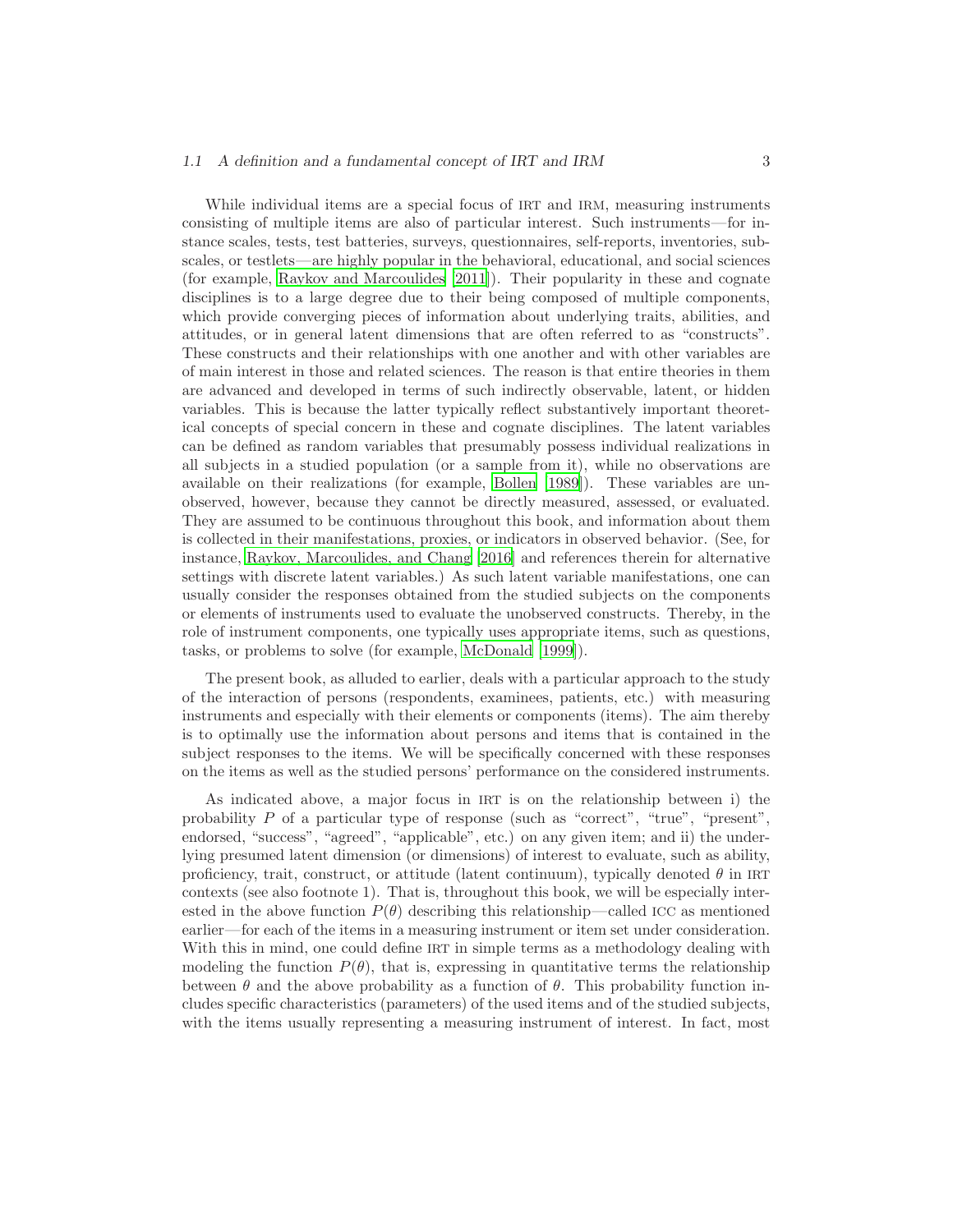contemporary IRT applications can be seen as essentially concerned with the following activities (no ranking is implied in terms of their relevance):

- a) postulating models about this relationship, that is, for  $P(\theta)$ , that involve unknown parameters associated with the items of the instrument;
- b) estimating these parameters using an available dataset obtained with the instrument;
- c) evaluating the (relative) fit of the models used; and,
- d) based on the results of the activities in a) through c), estimating (predicting) individual subject values for  $\theta$  using plausible (selected, preferred) models, with the values being positioned on the same "scale" or underlying latent dimension or continuum as are particular item parameters (when  $\theta$  is unidimensional; see below).

An especially important and useful feature of IRT is that at the end of its application, using a plausible model for an available dataset from a given item set or instrument one obtains the following two sets of quantities that are commensurate, that is, located on the same continuum (when unidimensional) (for example, van der Linden [2016b]):

- i) a set of (estimated) quantities or parameters characterizing the items, specifically, their difficulty parameters (see chapter 5 for a more precise definition); and
- ii) a set of quantities or values (predictions, assigned values, or estimates—one per person in unidimensional IRT and more than one in multidimensional IRT) that characterize the extent to which each person possesses the trait or traits being evaluated with the instrument in question (see chapters 5, 6, and 12 for further details and examples).

Based on this discussion, we can observe the following important fact. For a given person and binary or binary scored item (measure), the function  $P = P(\theta)$  is actually the mean of his or her response or observed or recorded score on the item. This observed score is in general a random variable, and we will denote it by Y throughout the book, also when it is nominal or ordinal with more than two possible responses (see Raykov and Marcoulides [2013] and also chapters 3 and 11). We emphasize that it is the latent dimension (or dimensions),  $\theta$ , that is of actual interest to measure. However, as we indicated earlier, this is not possible to achieve in any way similar to how one can measure, say, length or weight. In particular, there is no "ruler" or (weight) "scale" that is available to accomplish this measurement. Instead, only the crude assessment of  $\theta$  is feasible, namely, by using the above indicated measurement process using the presumed proxies, indicators, or manifestations of  $\theta$ , that is, the items or instrument components. This process consists of administering the set of items or instrument used and recording subject responses to them. The process produces as a result the observed (recorded,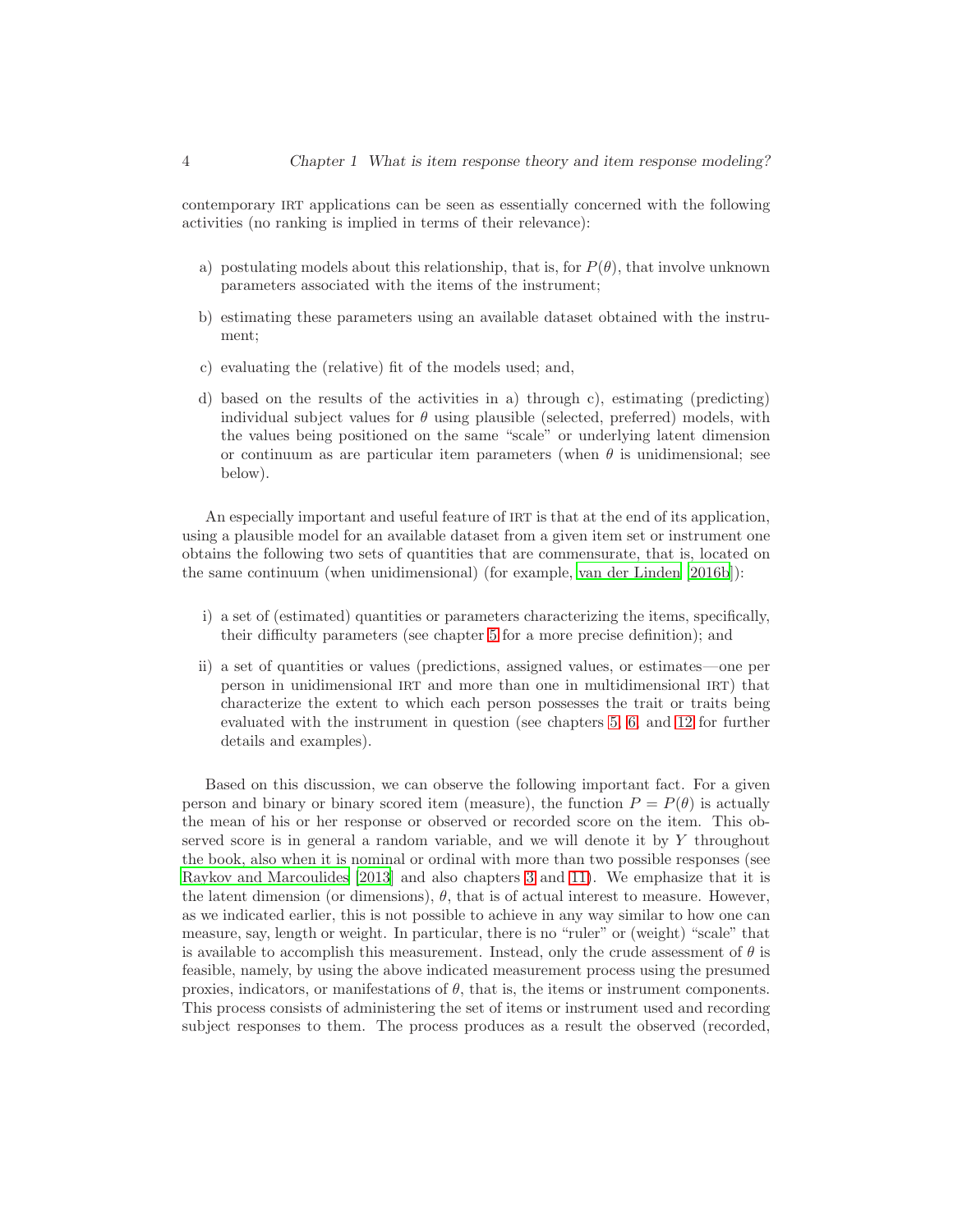manifest) Y scores of the studied persons on the individual items. This complex set of what are actually indirect measurement activities with respect to  $\theta$  that yield in the end the observed scores on the items is followed in IRM by suitable modeling and estimation procedures that are of main concern in the remainder of the book.

As far as the ICCs are concerned, we should stress that there are infinitely many possible choices of the function  $P(\theta)$  for any given item (instrument component). However, as seen later in this book, only a few have obtained prominence and are used most of the time in current behavioral, educational, and social research. The specifics of these choices are attended to in later chapters.

A simple representation of the aims of IRT and IRM can be found in the following schematic, figure 1.2. This figure is used only for conceptual purposes here and is not meant to be a model or "causal" path diagram; that is, no causal implications are intended to be drawn from it  $(k > 1)$  is the number of items in a set, test, scale, or, more generally, measuring instrument of concern). The graphic representation in figure 1.2 makes use for the current aims of what has been often referred to as path diagram notation (for example, Raykov and Marcoulides [2006; 2011]). In this widely used notation, i) rectangles denote observed variables, or items (that is, the variables that we collect or record data on), while ii) ellipses symbolize the unobservable (latent) variable or variables that we are interested in making inferences about based on the obtained data on the items. As pointed out above, it is the latent variable, trait, or construct—in general, latent dimensions or continua—that the observed measures presumably contain information about. Hence, it is of interest to "extract" this information via appropriate use of optimal statistical methods, like those offered by IRT.



Figure 1.2. A conceptual representation of the aims of item response theory and item response modeling

In figure 1.2, on the left is what we observe, that is, have or collect or record data on, namely, the  $k$  items usually representing a measuring instrument of concern. On the right of this figure is what we want to make inferences about using those data—namely, the latent trait, construct, or ability,  $\theta$ . The connections between the items and  $\theta$ , represented informally by the one-way arrows in the middle of the figure, are facilitated by the assumed ICC for each item when  $\theta$  is unidimensional (see chapter 12 for the multidimensional case). These ICCs are typically taken to be monotonically increasing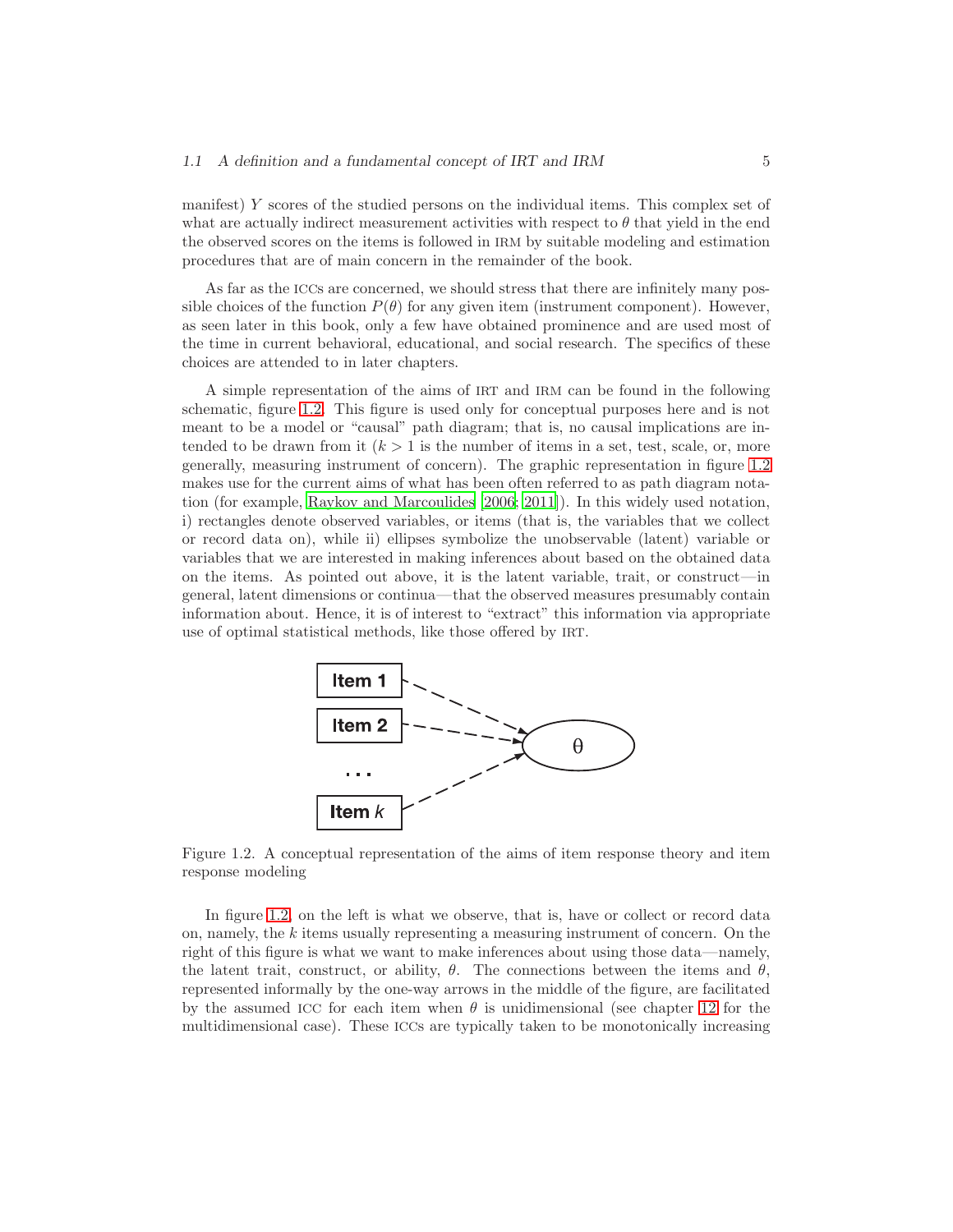(continuous) functions of  $\theta$ . (We emphasize that these item-trait relationships need not be assumed linear, with more details following below.)

This book mainly considers the underlying trait, ability, or construct as unidimensional, that is, as a single continuum [that is, with  $\dim(\theta) = 1$ , where  $\dim(\cdot)$  denotes dimensionality or number of dimensions]. In addition, however, in a later chapter, we also provide an introduction to multidimensional IRT and IRM, where more than one trait or abilities are of concern, that is,  $\dim(\theta) > 1$  holds (see chapter 12). The book will not deal with time-limited, timed, or speeded tests or behavior measuring procedures or with models for continuous responses. (See van der Linden [2016a] for discussions of such types of procedures.) In this respect, we observe that if a test is speeded (to some "significant" degree at least), then in general, it cannot be really considered unidimensional. The reason is that it will possibly be measuring the trait of initial interest as well as the ability to perform under a speeded condition (speed performance).

# 1.2 The factor analysis connection

Two applied statistics and measurement fields that are closely related to IRT and also of special relevance in the remainder of this book are classical test theory (CTT) and factor analysis (FA). We will be concerned in more detail with them in chapter 3, but it is useful here to highlight their links from a historical viewpoint to IRT and IRM. The basics of CTT and FA were laid in the beginning of the past century, starting perhaps with the far-reaching work by Spearman in two landmark papers published in the American Journal of Psychology more than 100 years ago (Spearman 1904b,a).

For a number of years, especially in the first half and middle of the 20th century, FA was focused on analysis of correlation matrices for observed variables measured on an interval scale (or treated otherwise as continuous). A main characteristic of those developments, which led to the classical (linear) FA model, was the assumed linear relationship between observed responses and underlying continuous latent variables. The latter variables are typically called factors in the FA context and are in general closely related to the latent dimensions  $\theta$  in IRT (see chapters 3 and 4 for more detail). In the 1960s and 1970s, work began on extending the ideas of FA to the case of discrete observed variables and nonlinear trait-response relationships. This research evolved within a more general latent variable modeling  $(LVM)$  framework (for example, Muthén  $[2002]$ ) and was led by K. G. Jöreskog and his collaborators, most notably D. Sörbom, A. Christofferson, and B. O. Muthén.

As a highlight of this early work, Muthén (1984) developed a comprehensive and widely applicable approach to FA-based modeling of discrete responses. This approach no longer assumed linear relationships between observed variables (indicators) and underlying factors. In this connection, it is also important to emphasize the contribution by McDonald (1967) that precipitated the extension of the FA framework to the case of nonlinear relationships between response and latent variables. His influential work is perhaps best understood in the context of the generalized linear model (GLIM) (see also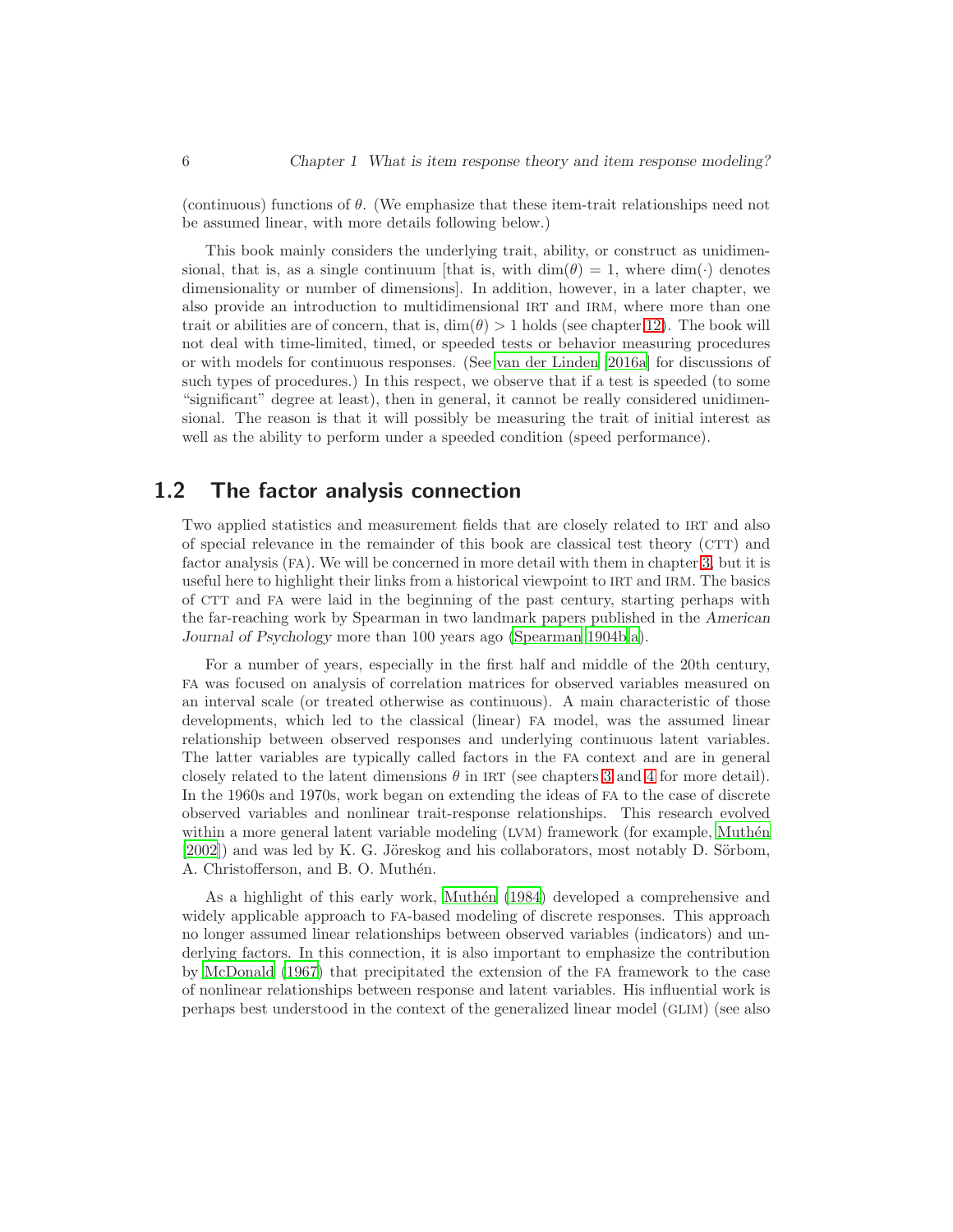McDonald [1999]; compare Raykov and Marcoulides [2011]). The GLIM is also discussed in one of the following chapters and referred to on several occasions later in the book.

In a related development, Takane and de Leeuw (1987) showed that the single-factor model for discrete items (binary or binary scored indicators) is equivalent to the twoparameter normal ogive model. (See also Raykov and Marcoulides [2016b] for closely related results and implications for the relationship between CTT and IRT.) This research, which in our view unfortunately remained underappreciated throughout most of the ensuing decades, effectively demonstrated in tandem with McDonald (1967) the equivalence of a large class of IRT models to nonlinear FA models with discrete dependent variables. Much of the discussion in the rest of this book can in fact be seen as capitalizing on these earlier developments in the nonlinear FA and IRT fields, which share important commonalities and overlap more than may appear at first. (For a discussion on some of these commonalities, see, for instance, Kamata and Bauer [2008] and Raykov and Marcoulides [2016b].)

For the most part, the present book is based as mentioned on the important connections that exist between LVM and, in particular, FA on the one hand and IRT and IRM on the other hand. We find these links regrettably still not used or explicated in many IRT treatments. The unique benefits of these connections lie in the fact that they provide important insights into the deeper relationships between these two main applied statistics frameworks, allowing clearer understanding of each one of them. In this way, their links serve the aim of facilitating a more thorough understanding of IRT—as well as of LVM—that is void of potentially misleading and in our opinion outdated views of IRT (or of FA for that matter). It is those views, at times still disseminated among some circles, that we find to hamper progress in either of these highly popular and closely related applied statistical fields in contemporary behavioral and social science. These are views that this book is free of.

### 1.3 What this book is, and is not, about

This book will be concerned predominantly with unidimensional IRT and IRM and will in addition provide an introduction to multidimensional IRT (see chapter 12). Although the book deals chiefly with binary or binary scored items, it also discusses in considerable detail in a separate chapter polytomous items and IRT models for them (see chapter 11).

While being concerned with these theoretically and empirically important settings, as indicated earlier, the book will not be dealing with

- speeded, timed, or time-limited tests (see, for example, van der Linden [2016a], for a discussion of such tests);
- measuring instruments yielding continuous outcomes, that is, continuously distributed "items" (models for such instruments or components or items are referred to at times as "continuous response models"; for example, see Hambleton, Swaminathan, and Rogers [1991] and van der Linden [2016a] for references);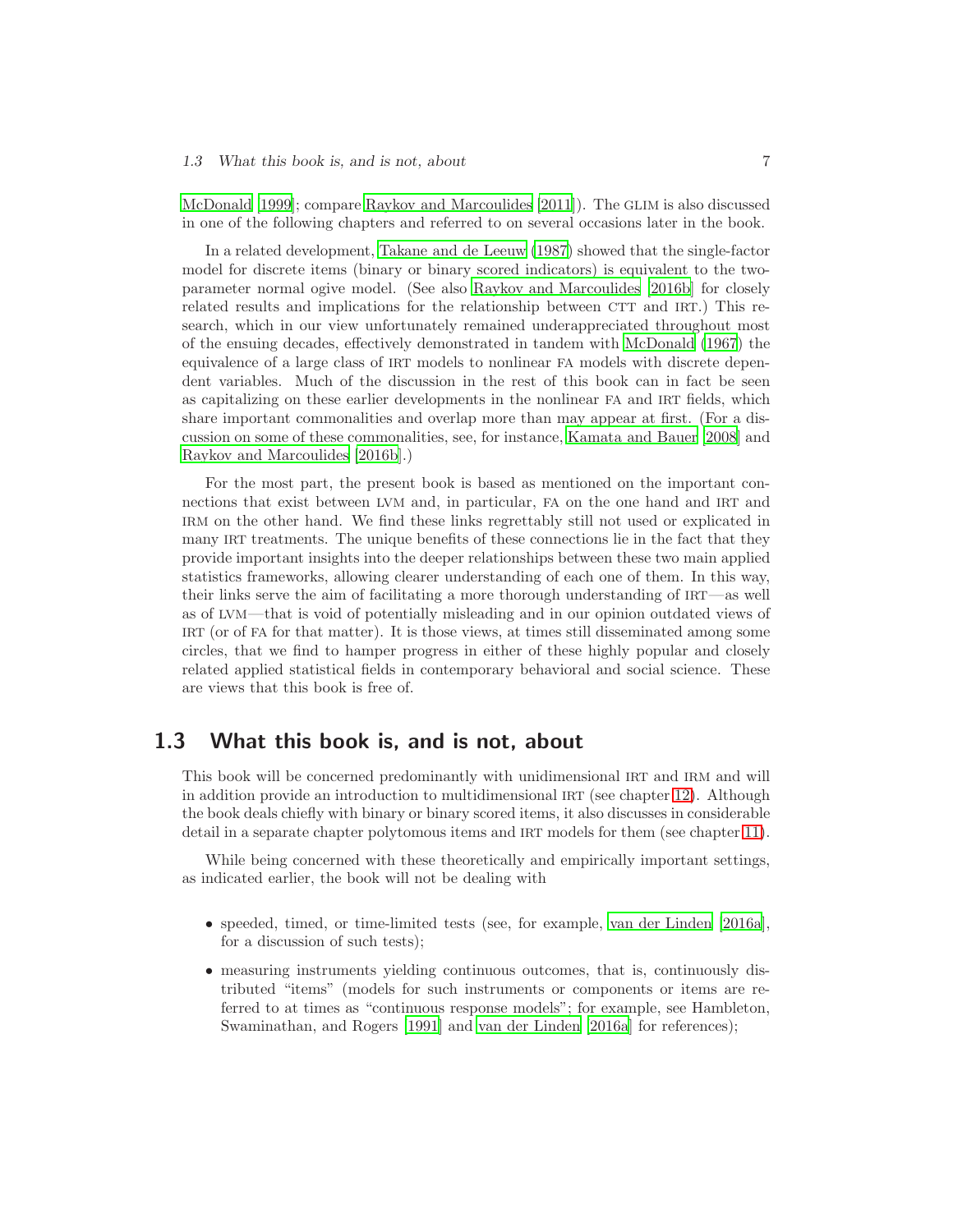- settings with clustered (nested) data (for example, Hox [2010]);
- settings with considerable unobserved heterogeneity, so-called mixture IRT (for example, see Lubke and Muthén [2005]; see also Raykov, Marcoulides, and Chang [2016]);
- nonparametric IRM (for example, Sijtsma and Molenaar [2002]); and
- extended IRM with covariates (for example, Bock and Moustaki [2007]).

Based on the discussions provided in this book, it is also our goal to enable the readers to move on subsequently to more advanced treatments and uses of IRT and IRM, such as advanced multidimensional and polytomous IRT modeling, as well as IRM with clustered data (multilevel IRT), latent class-based (mixture) IRT, and IRT models with covariates.

## 1.4 Chapter conclusion

In broad terms, IRT can be seen as based on two postulates. One of them is that subject responses on a given set of items or measuring instrument can be explained by one or more latent traits, abilities, constructs, dimensions, continua, or factors. According to the second postulate, the relationships between the item responses and these traits can be described by appropriate probabilistic functions, which represent the ICCs in unidimensional IRT (compare Hambleton, Swaminathan, and Rogers [1991]; see, for example, figure 1.1 and chapters 2, 5, and 12). An examined person's responses on the items are assumed to depend thereby on i) the degree to which he or she possesses the studied traits and ii) one or more characteristics of each of the items. This relationship is described by specific probabilistic functions, as assumed within the IRT models, that are postulated at the item level. IRT and IRM can thus be viewed as an applied statistical discipline that deals with a family of models for the ICCs associated with given sets of items or measuring instruments administered to studied persons in the unidimensional trait or ability case. These types of models include at least one parameter for each item and, in the general case, at least one parameter associated with each subject. There is a strong connection between IRT and FA, especially nonlinear FA (McDonald 1967; Takane and de Leeuw 1987). Similarly, IRT is closely related to GLIM, in particular logistic regression, and to nonlinear regression (Cai and Thissen 2015). There are also strong connections between IRT and CTT (for example, Raykov and Marcoulides [2016b]). In fact, as will be illustrated in subsequent chapters, most popular IRT models can be viewed as nonlinear FA models that are empirically indistinguishable from appropriate CTT-based models in the single occasion assessment setting of relevance throughout this book (Raykov and Marcoulides 2011). These connections will be very beneficial for our discussions in the next few chapters as well as later in the book. The highlighting of the particularly useful IRT-FA-CTT-GLIM-logistic regression links, free of misconceptions about CTT and of its juxtaposition to IRT, is in fact a main distinguishing characteristic of this book.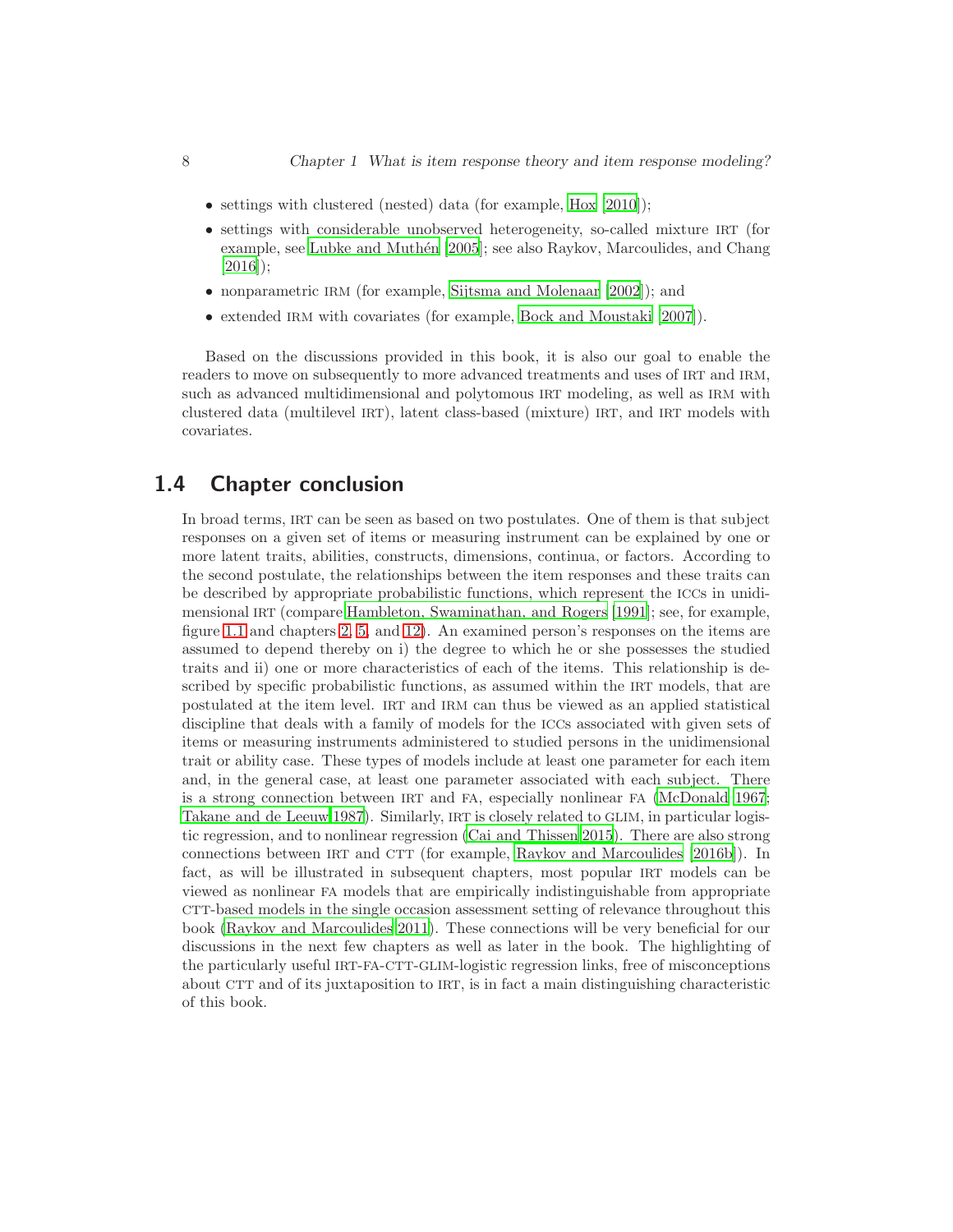(Pages omitted)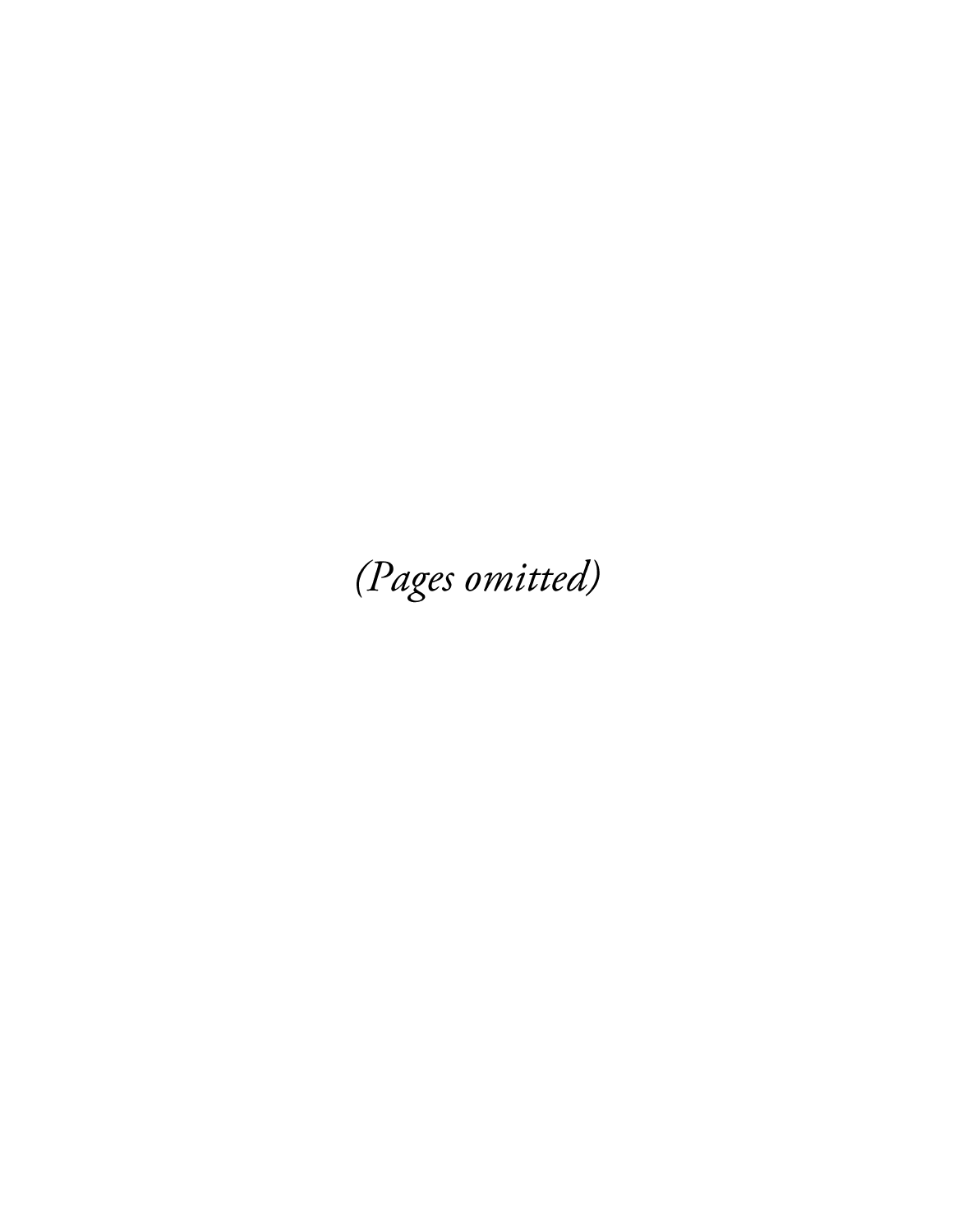#### 66 Chapter 5 Fundamentals of item response theory and item response modeling

We recall from chapter 2 that the graphs of the logistic and normal ogive functions are indistinguishable for most practical purposes, after a minor rescaling of the horizontal axis for the former (with no substantive meaning in empirical settings in general). Thus, we can use figure 5.2 as a graphical representation of either of these functions for ICC illustration purposes in the rest of the book. (The units on the horizontal axis of the figure are not relevant for the present discussion.) In this figure, to prepare for the discussion in the remainder of the current and following chapters, we denote the horizontal axis by  $\theta$  ("theta"), which is the underlying trait, construct, or ability of central interest in (unidimensional) IRT and its applications (see also chapter 1 and footnote 1 to it).



Figure 5.2. A typical (in shape) item characteristic curve in logistic item response theory models

We are now ready to discuss specific logistic IRT models that represent the overwhelming majority of IRT applications in contemporary behavioral, educational, and social research. These models are also used in a number of cognate disciplines ranging from biomedicine through marketing (for example, Raykov and Calantone [2014]).

# 5.5 The one- and two-parameter logistic models

When a logistic function is used as an ICC in a unidimensional IRT model, the height of the pertinent logistic curve at any given value of x,  $\Lambda(x)$ , obtains a special meaning, as it follows from (5.6) and is seen from figure 5.2. Specifically, this curve value  $\Lambda(x)$ informs about the (assumed) proportion of persons in a population under investigation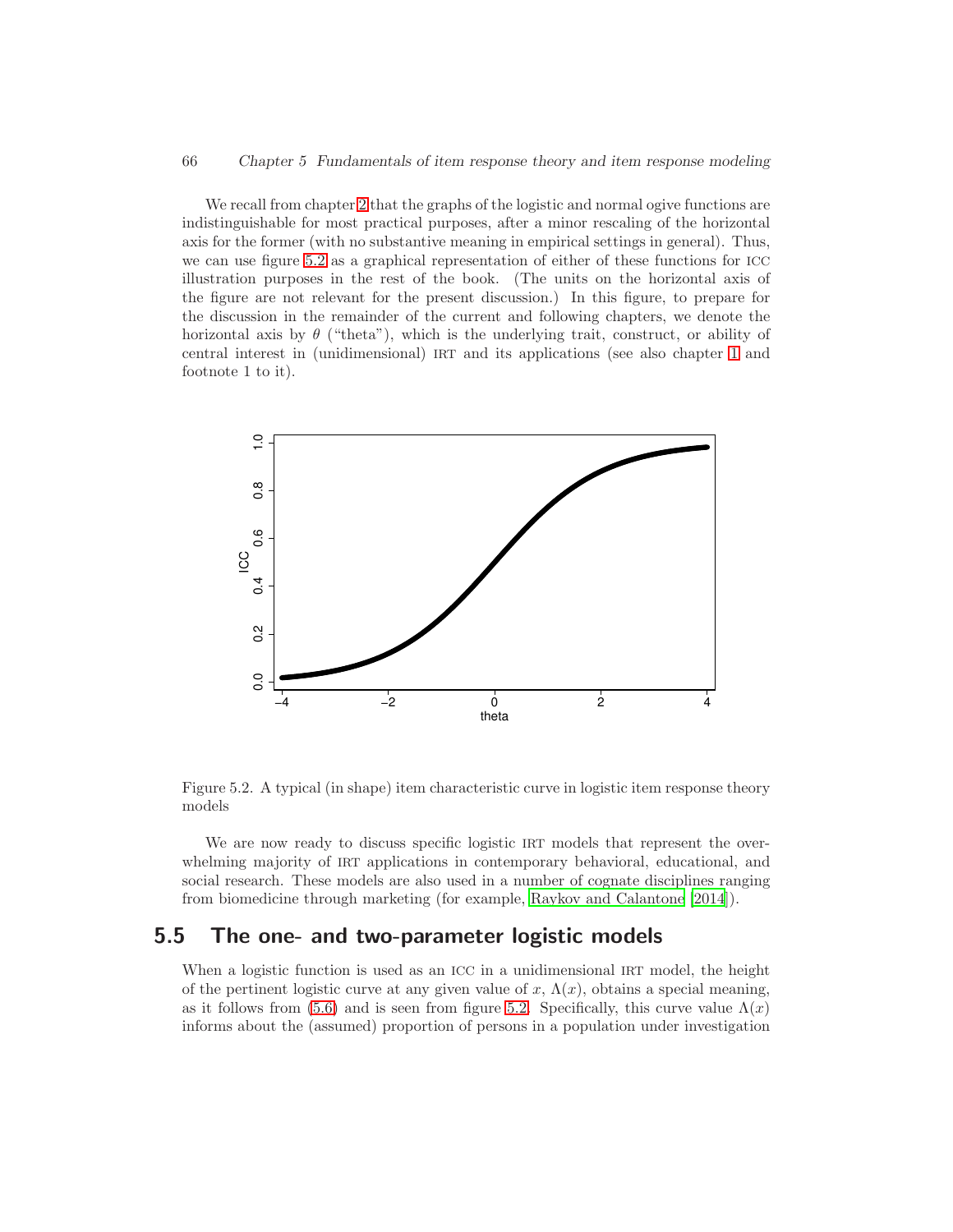#### 5.5.1 The two-parameter logistic model 67

at that trait or ability level who can answer "correctly" the corresponding item. That is, from (5.5) and (5.6), it follows that the associated probability of correct response on the item is

$$
P(\theta) = \int_{-\infty}^{x} \psi(u) du = \Lambda(x)
$$
\n(5.7)

In (5.7),  $\Lambda(x)$  denotes as before the standard logistic cumulative distribution function, and  $\psi(u)$  is its corresponding probability density function [compare Roussas [1997] and see  $(5.5)$ . Using the inverse of the logistic function (see chapter 4),  $(5.7)$  is interpretable as saying the following:

$$
x = \Lambda^{-1}\{P(\theta)\}\tag{5.8}
$$

We obtained (5.8) by taking the inverse function of both sides of (5.7) (namely, its first and last part), recalling thereby that the inverse of the logistic function exists because of the latter being monotonically increasing (see also chapter 2). We also kept in mind that inverse functions applied successively simply annihilate or wipe out each other, as indicated earlier.

Equation (5.8) actually states that x is a function of  $\theta$ , as we can see by looking at its right-hand side. Indeed, because the right-hand side of that equation is a function of <sup>θ</sup>, namely, Λ<sup>−</sup>1{P(θ)}, its left-hand side is also a function of <sup>θ</sup>, that is, <sup>x</sup> is a function of  $\theta$  as well. Hence, we can rewrite (5.8) now as follows to emphasize this dependence (see in particular the last part of the next equation):

$$
x = \Lambda^{-1}\{P(\theta)\} = x(\theta) \tag{5.9}
$$

We can interpret  $(5.9)$  as demonstrating the following important fact when considering the logistic function giving rise to the ICC of a binary or binary scored item of concern. Specifically, to obtain the point  $x$  at which the value of the ICC equals a given probability, say, P, we need to take the inverse of the function representing the cumulative distribution function of the standard logistic distribution,  $\Lambda(\cdot)$ , at that value P. That inverse function depends on the studied latent dimension  $\theta$ , as we have just seen, and this is why we denoted it  $x(\theta)$  in (5.9).

With this discussion in mind, we can now obtain one of the most popular logistic IRT models by taking one more "small" step as we do next.

#### 5.5.1 The two-parameter logistic model

A widely used model in the behavioral, educational, and social sciences when there is no guessing (or only minimal such that can be treated as negligible) on any item in a given set or measuring instrument is based on (5.9). (For instance, such are items involving free response or items that are administered after effective instruction in an assessment setting.) This widely used model assumes that for a given binary or binary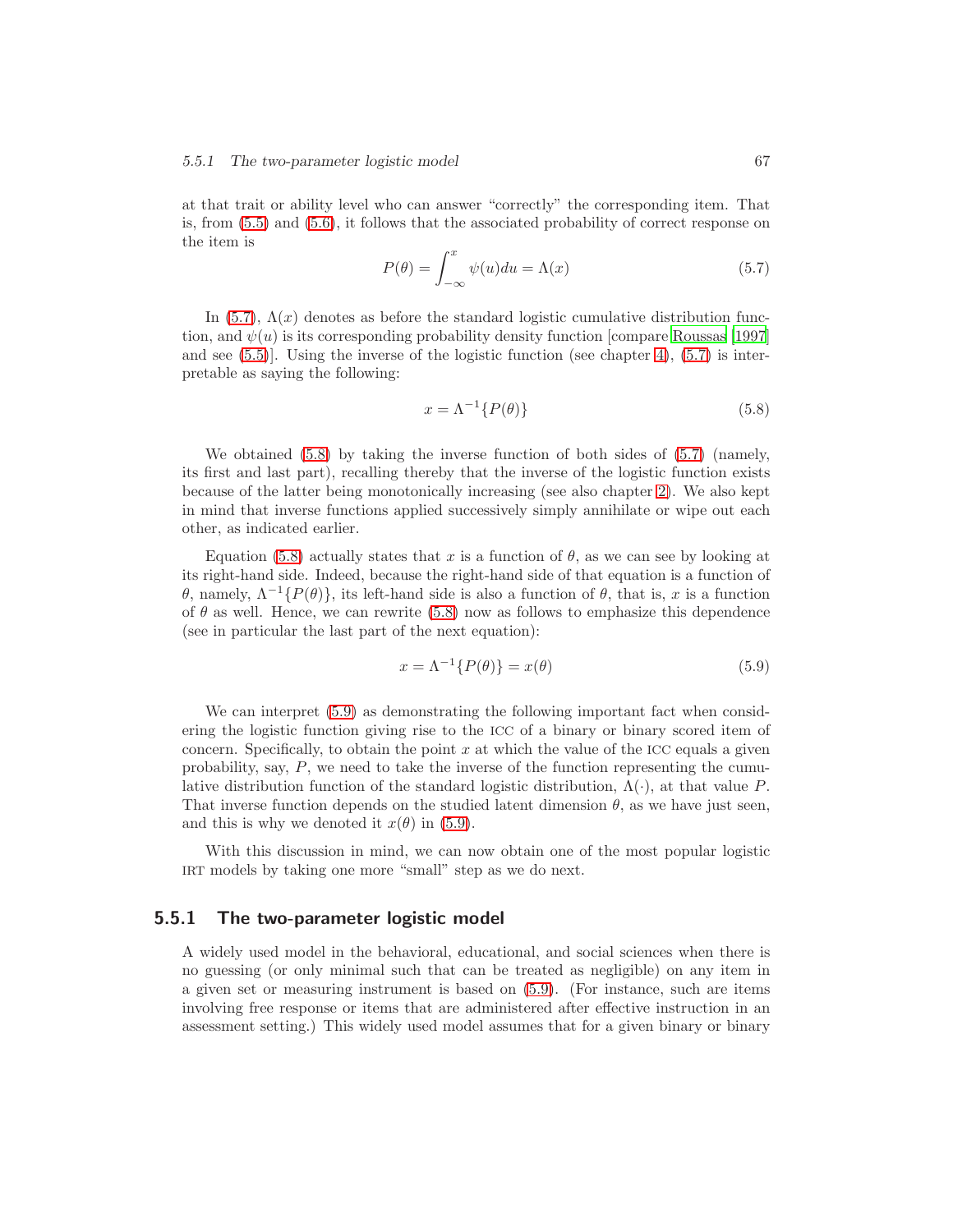scored item, the dependence of x on the studied trait level  $\theta$  as reflected in that equation is representable by the following linear relationship:

$$
x = a(\theta - b) \tag{5.10}
$$

In  $(5.10)$ , a and b are parameters with special interpretation that are discussed in detail below. Because for a given item this model involves two parameters, it is referred to generically as a two-parameter model.

With (5.4) and (5.10) in mind, if we assume the logistic function as ICC for each item in a measuring instrument or item set of concern, from (5.7) follows that the formal representation of the ICC, that is, of the probability of "correct" response, is

$$
P(\theta) = \Lambda(x) = \frac{e^x}{1 + e^x} = \frac{1}{1 + e^{-x}} = 1/\{1 + \exp(-x)\}
$$
(5.11)

That is, owing to  $(5.10)$ , from  $(5.11)$ , we obtain

$$
P(\theta) = \frac{e^{a(\theta - b)}}{1 + e^{a(\theta - b)}} = \frac{1}{1 + e^{-a(\theta - b)}} = \frac{1}{1 + \exp\{-a(\theta - b)\}}
$$
(5.12)

An IRT model that has as associated ICCs the function in (5.12) for each in a given set of binary or binary scored items, with in general different values for its parameters a and b, is called a two-parameter logistic (2PL) model.

We stress that (5.12) defines an item-specific model. This model, when considered in an empirical setting, is usually assumed for any item in an instrument or item set of interest. That is, if the model is posited for, say, the j<sup>th</sup> item, in a set consisting of  $k$ items  $(k > 1)$ , to be more informative, one should attach the subindex j to both a and  $b$  in the right-hand side of  $(5.12)$ . This leads to the following widely used form of the 2PL model (for the jth item),

$$
P_j(\theta) = \frac{e^{a_j(\theta - b_j)}}{1 + e^{a_j(\theta - b_j)}} = \frac{1}{1 + e^{-a_j(\theta - b_j)}} = \frac{1}{1 + \exp\{-a_j(\theta - b_j)\}}
$$
(5.13)

 $(j = 1, \ldots, k).$ 

We will discuss in detail the meaning of the  $a$  and  $b$  parameters in the next subsection. Before doing so, however, we observe an important fact that follows from  $(5.12)$  [see also (5.13). For a fixed value of the quantity b (and  $\theta$ ), an increase in the quantity a leads to an increase in the probability  $P(\theta)$  (for "correct" response). Conversely, a decrease in a then brings about a decrease in that probability. Similarly, for a fixed value of a (and  $\theta$ ), an increase in the quantity b leads to a decrease in the probability  $P(\theta)$ . Alternatively, a decrease in b then yields an increase in that probability.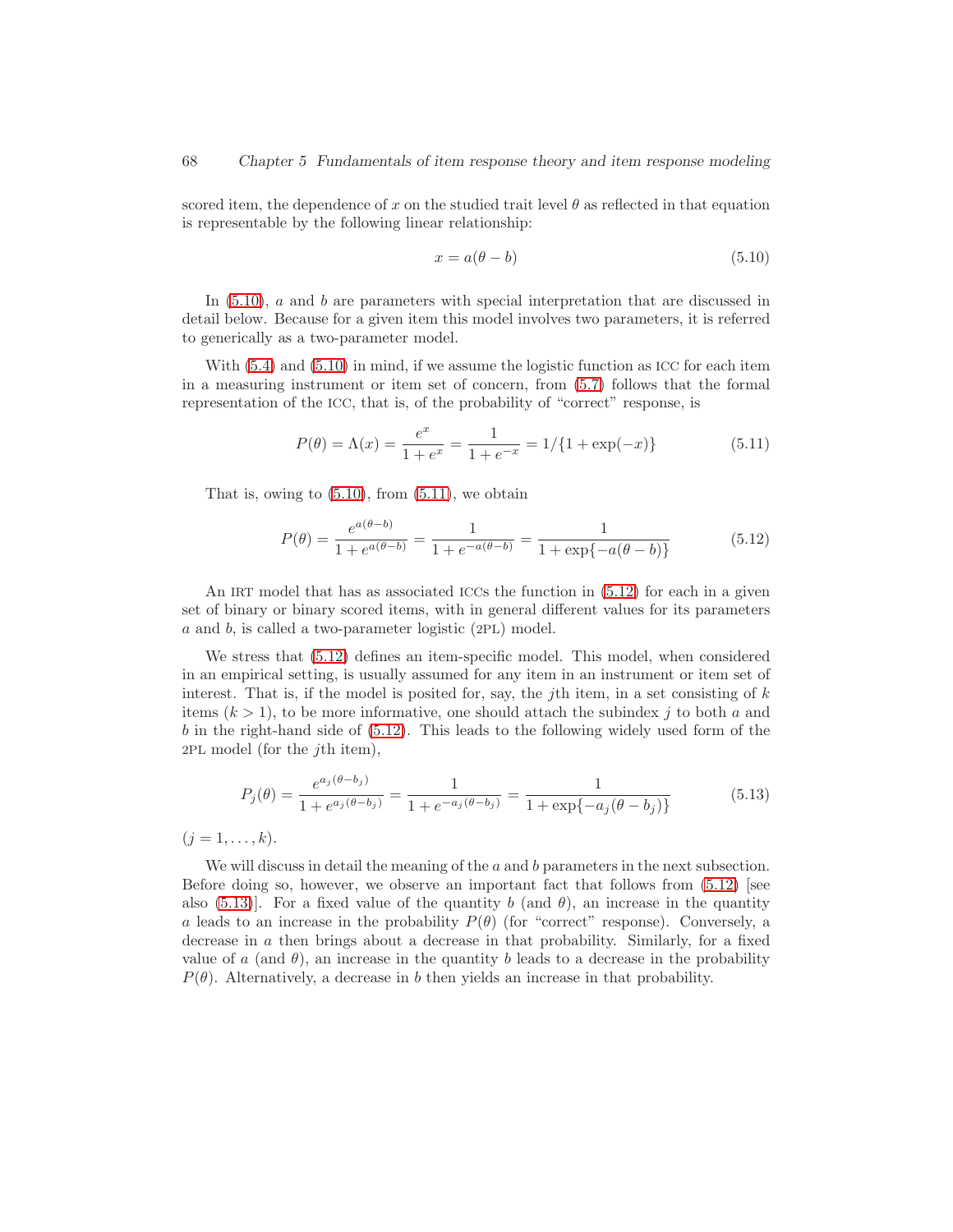Keeping in mind the 2PL model, we now note a consequential link between IRT and IRM on the one hand and our discussion in the preceding chapter on the other. More concretely, through simple algebra on (5.13), we obtain

$$
P_j(\theta) = \frac{e^{a_j(\theta - b_j)}}{1 + e^{a_j(\theta - b_j)}} = \frac{1}{1 + \exp\{-a_j(\theta - b_j)\}} = \frac{1}{1 + \exp\{-(c_j + a_j\theta)\}}\tag{5.14}
$$

for the jth item, where  $c_j = -a_j b_j (j = 1, \ldots, k)$ . Comparing now each of the k equations in (5.14) with the corresponding equations (for the same items) in (4.12) in chapter 4 defining the multivariate logistic regression model with a single observed predictor, we can make the following observation. We can view the 2PL model, and by implication the Rasch model as a special case of it (see further details below), as a multivariate logistic regression model with i) a single unobserved predictor, namely,  $θ$ ; ii) intercept  $c_j = -a_j b_j$ ; and iii) slope  $a_j$  for the j<sup>th</sup> item in a set of items or measuring instrument of concern  $(j = 1, \ldots, k;$  compare Cai and Thissen [2015]). We will provide an alternative yet equivalent view of this relationship later in the chapter, after attending next to the particular meaning of the item parameters in this model.

### 5.5.2 Interpretation of the item parameters in the two-parameter logistic model

What do these parameters  $a_i$  and  $b_i$  actually mean in the 2PL model in relation to the *j*th item  $(j = 1, \ldots, k)$ ? The parameter  $a_j$  can be shown to be directly proportional to the steepness of the ICC at its inflection point (for example, Reckase [2009]). In particular, the higher  $a_j$ , the steeper the slope of the ICC in its central part, and conversely (see figure 5.2). This inflection point, as mentioned in chapter 2, is located at that trait or ability level (point on the horizontal axis in an ICC graph) where the probability of correct response is 0.5. (See, for example, figure 2.2 in chapter 2 or figure 5.2 above. We mention in passing that this trait or ability level or point on the  $\theta$ -scale is at times also referred to as the "midprobability" point for the considered item.) Looking at (5.12), we readily realize that this happens precisely where  $\theta = b_j$  on the underlying continuum representing the studied trait or ability. (The reason is that only at this point, the numerator of the ratio in the right-hand side of this equation is equal to 1 and its denominator is equal to 2.) Thus, the meaning of the parameter  $b_i$  is as that position on the latent ability or construct scale (dimension or continuum), where  $P_i(\theta) = 0.5$  holds for the probability of correct response on the *j*th item (see below for additional discussion).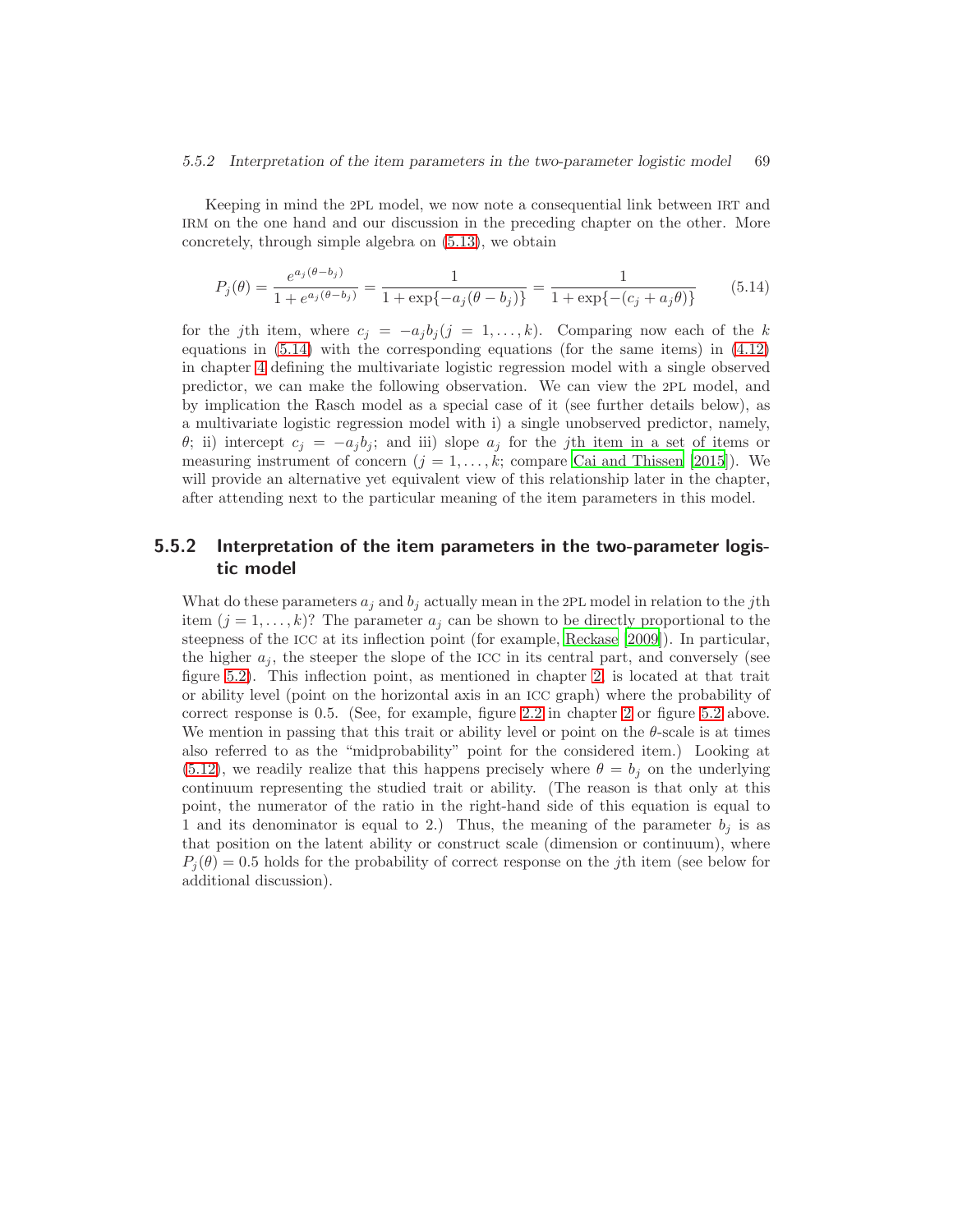(Pages omitted)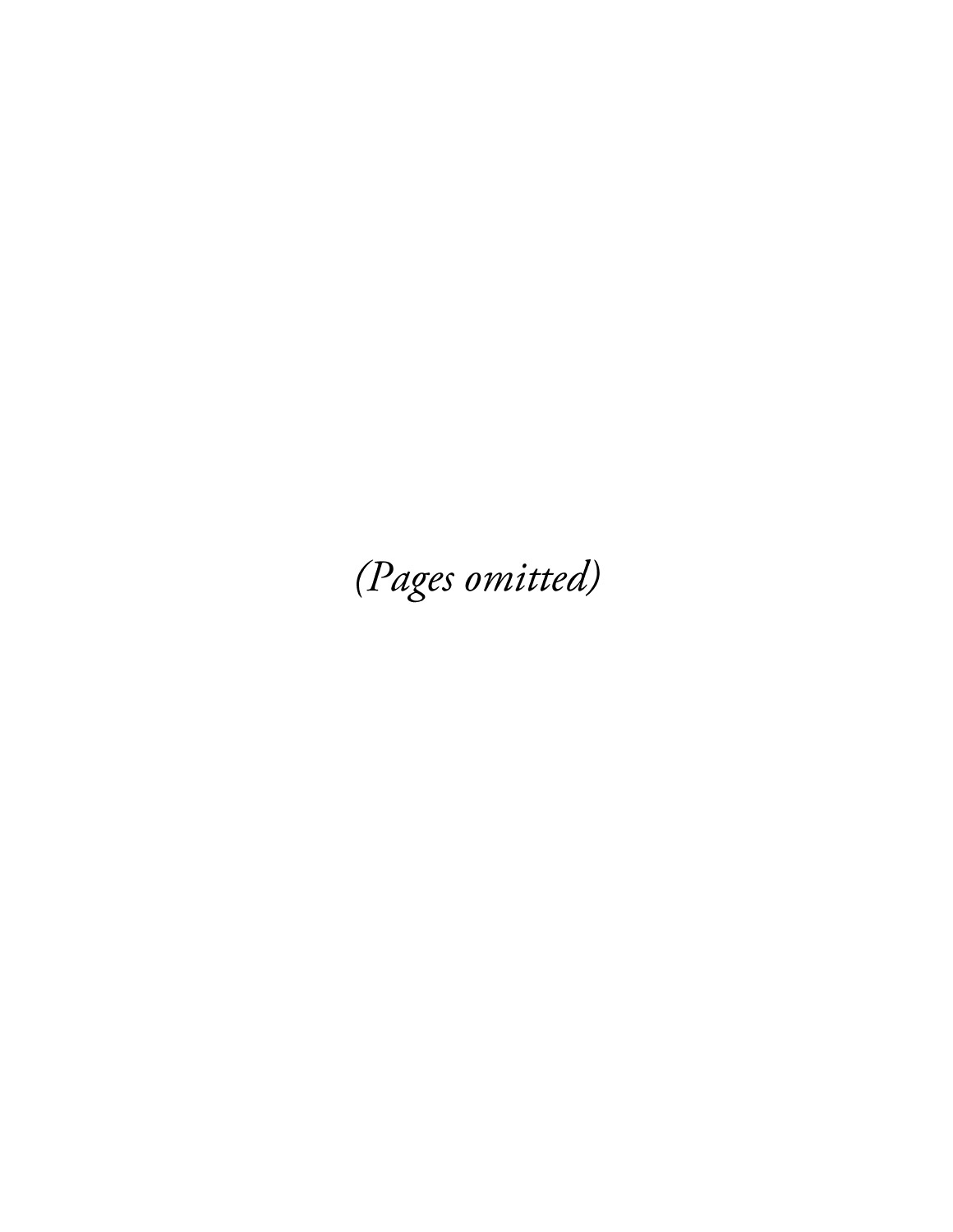| 1,000   |                  |       |                  |
|---------|------------------|-------|------------------|
| 6       |                  |       | 3 Oct 2016 11:49 |
| 24,000  |                  |       |                  |
| storage | display          | value |                  |
| type    | format           | label | variable label   |
| float   | %9.0g            |       |                  |
| float   | %9.0g            |       |                  |
| float   | $\frac{9.0g}{2}$ |       |                  |
| float   | %9.0g            |       |                  |
| float   | %9.0g            |       |                  |
| float   | %9.0g            |       |                  |
|         |                  |       |                  |

Contains data from http://www.stata-press.com/data/cirtms/lsat.dta

Sorted by:

In this output, Stata informs us that there are 1,000 observations on 6 variables, with both these numbers correctly reflecting the sample size and number of items in the original data file (lsat.dat or lsat.dta, in the ASCII or Stata format, respectively). The variable or item order, from left to right in that file, is as the one of their listing from top to bottom in the first column of the presented output. In particular, after a subject identifier, denoted id as usual, the  $k = 5$  dichotomous items follow, which are stored in regular precision. (The remaining columns of this output pertain to data storage and technical details that are not of particular relevance here.)

At this stage, it is important as a matter of routine to make sure that the number of observations and variables in the read data file, which are indicated at the top of the above output, indeed equal the sample size and number of variables in the original dataset, respectively. As mentioned earlier, these two numbers should be known beforehand to the researcher. That sample size and variable number check is accomplished by inspecting the corresponding two numbers in the second and third lines from the top of the output resulting from the Stata command describe (or d). If the number of observations or variables in the read-in data file does not match the sample size or the number of variables in the initial data file, the reason for this discrepancy needs to be found and corrected before proceeding any further with the next steps outlined below. (That is, an accessed data file with a discrepancy for either of these two numbers should not be processed any further or analyzed until this discrepancy is resolved and the original data file correctly read in with the software.)

A look next at the descriptive statistics of the items can also be informative, in particular prior to commencing the IRT analyses discussed in the next section 6.2. This is achieved with the following command (which can also be shortened to su):

| summarize item1-item5 |       |      |           |     |     |
|-----------------------|-------|------|-----------|-----|-----|
| Variable              | Obs   | Mean | Std. Dev. | Min | Max |
| item1                 | 1,000 | .924 | .2651307  | 0   |     |
| item2                 | 1,000 | .709 | .4544508  | 0   |     |
| item3                 | 1,000 | .553 | .4974318  | 0   |     |
| item4                 | 1,000 | .763 | .4254551  | 0   |     |
| item5                 | 1,000 | .87  | .3364717  |     |     |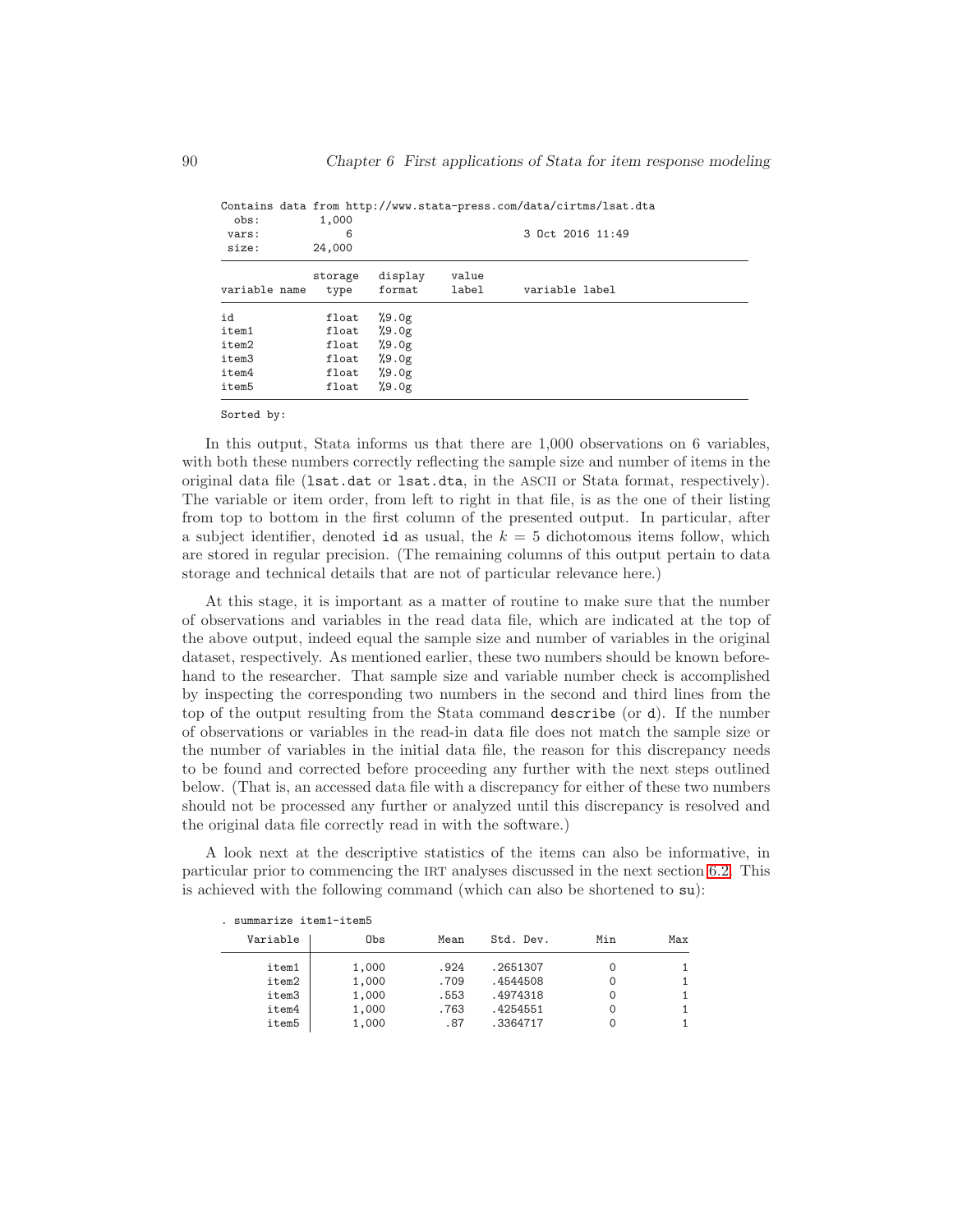By examining the mean of each item, which in this dichotomous item case equals the proportion of "correct" responses, we see from the last presented output that all items are associated with higher than 0.5 probability for that response (denoted "1"). The highest variance is exhibited by item 3, which is because its probability of "correct" response is closest to 0.5 (for example, Raykov and Marcoulides [2011]).

With this initial examination of the dataset of interest, we are now ready to proceed to fitting logistic IRT models and interpreting associated results in the next section. For the specific aims of the present empirical illustration using the LSAT dataset, we assume that each of the five items in it measures a particular aspect of the trait (construct) general mental ability.

# 6.2 Fitting a two-parameter logistic model

As discussed in chapter 5, the 2PL model represents a general logistic model for empirical settings with no guessing. (We assume initially no guessing on any item in a given set or instrument of interest and will revisit this matter in a following section as well as later in the book.) Therefore, we commence our IRT modeling effort by fitting this model. To this end, we use the following Stata command:

```
. irt 2pl item1-item5
```
This straightforward request yields this output:

```
Fitting fixed-effects model:
```

```
Iteration 0: log likelihood = -2504.5114<br>Iteration 1: log likelihood = -2493.5307log likelihood = -2493.5307
Iteration 2: log likelihood = -2493.4367
Iteration 3: log likelihood = -2493.4367
Fitting full model:
Iteration 0: log likelihood = -2478.6867
Iteration 1: log likelihood = -2467.6539
Iteration 2: log likelihood = -2466.6565
Iteration 3: log likelihood = -2466.6536
Iteration 4: log likelihood = -2466.6536
Two-parameter logistic model Number of obs = 1,000
Log likelihood = -2466.6536
```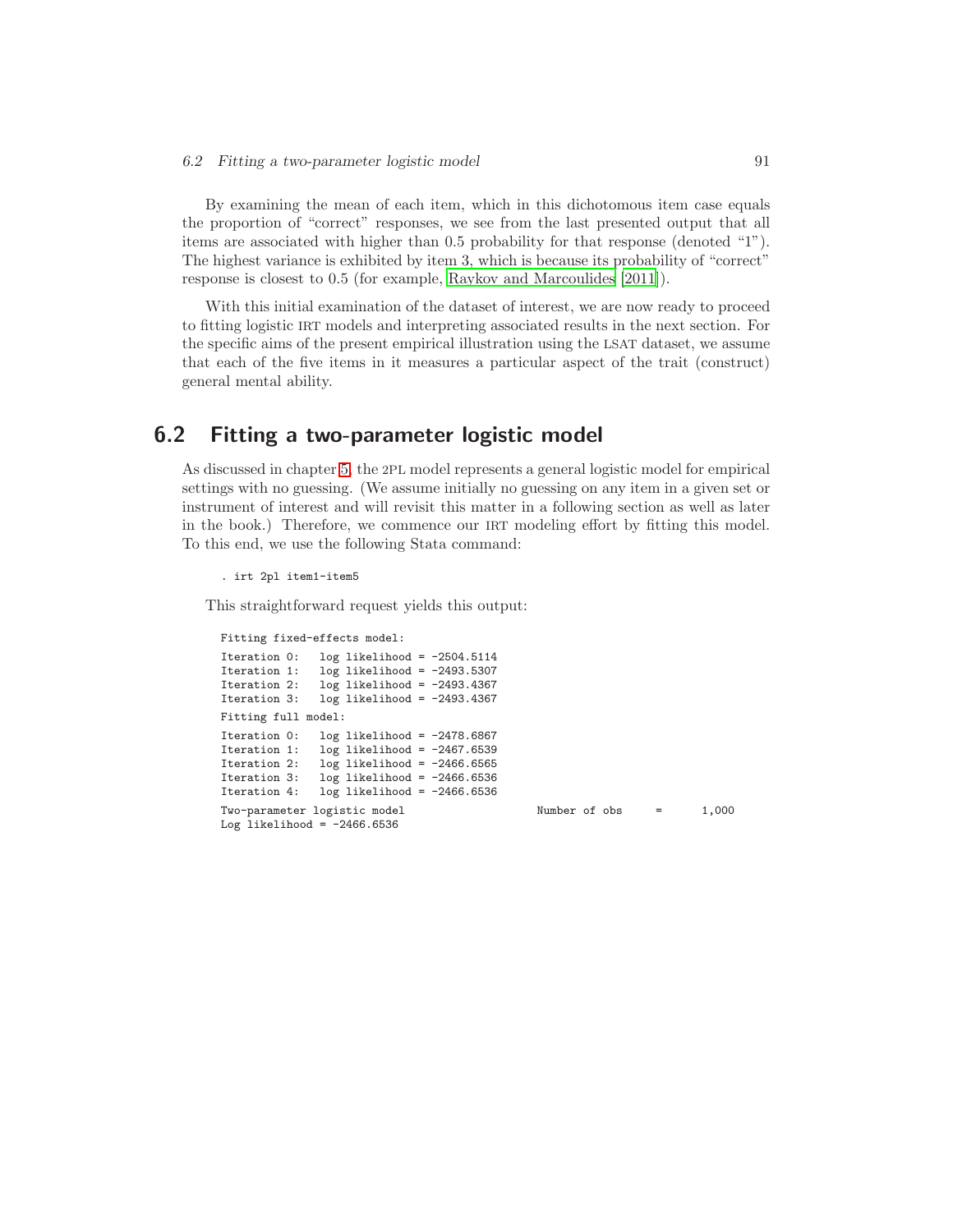|         | Coef.       | Std. Err. | z       | P >  Z |             | [95% Conf. Interval] |
|---------|-------------|-----------|---------|--------|-------------|----------------------|
| item1   |             |           |         |        |             |                      |
| Discrim | .8256703    | .2581376  | 3.20    | 0.001  | .3197299    | 1.331611             |
| Diff    | $-3.358777$ | .8665242  | $-3.88$ | 0.000  | $-5.057133$ | $-1.660421$          |
| item2   |             |           |         |        |             |                      |
| Discrim | .7227513    | .1866698  | 3.87    | 0.000  | .3568852    | 1.088618             |
| Diff    | $-1.370049$ | .307467   | $-4.46$ | 0.000  | $-1.972673$ | $-.7674249$          |
| item3   |             |           |         |        |             |                      |
| Discrim | .8907338    | .2326049  | 3.83    | 0.000  | .4348366    | 1.346631             |
| Diff    | $-.2796988$ | .0996259  | $-2.81$ | 0.005  | $-.4749621$ | $-.0844356$          |
| item4   |             |           |         |        |             |                      |
| Discrim | .6883831    | .1851495  | 3.72    | 0.000  | .3254968    | 1.05127              |
| Diff    | $-1.866349$ | .4343093  | $-4.30$ | 0.000  | $-2.71758$  | $-1.015118$          |
| item5   |             |           |         |        |             |                      |
| Discrim | .6568946    | .2099182  | 3.13    | 0.002  | .2454624    | 1.068327             |
| Diff    | $-3.125751$ | .8711505  | $-3.59$ | 0.000  | -4.833174   | $-1.418327$          |

As indicated at the top of this output, after several iterations, the underlying numerical optimization procedure converged to the solution provided above. A main index of relative model fit, which will be used later for comparing the 2PL model with the 1PL model and a 3PL model fit to the same dataset, is the maximized log-likelihood. Its value may be treated, somewhat informally, as a "goodness-of-fit" measure or index that does not explicitly account for model complexity. Hence, this index is best used for model comparison. (For a more detailed discussion, see section 6.5 dealing with nested models and chapter 7 for the data likelihood concept and its maximization.) We note that in the present example, the maximized log-likelihood equals −2466.65 (rounded off).

For each of the five analyzed items, the discrimination and difficulty parameter estimates follow in the subsequently presented panel of the above output. In addition, their associated standard errors, test statistics for being equal to 0 in the population of concern, and pertinent  $p$ -values, as well as  $95\%$  confidence intervals (CIs), are listed in the remainder of the corresponding rows. Thereby, the information pertaining to the  $a$ parameter (item discrimination) precedes that for the b parameter (item difficulty) for each item in this default output layout. (This result presentation layout may arguably be more often of interest in empirical research, but alternative ones are also available; see below.) These findings suggest that under the 2PL model, each item has nonzero discrimination and difficulty parameters in the studied subject population. This interpretation is based on direct inspection of the last 3 columns of above output and, in particular, their CIs, which do not contain the 0 point (suggesting none of these 10 parameters are 0 in the studied population, which as indicated earlier is of relevance with respect to the item discrimination parameters but not the item difficulty parameters).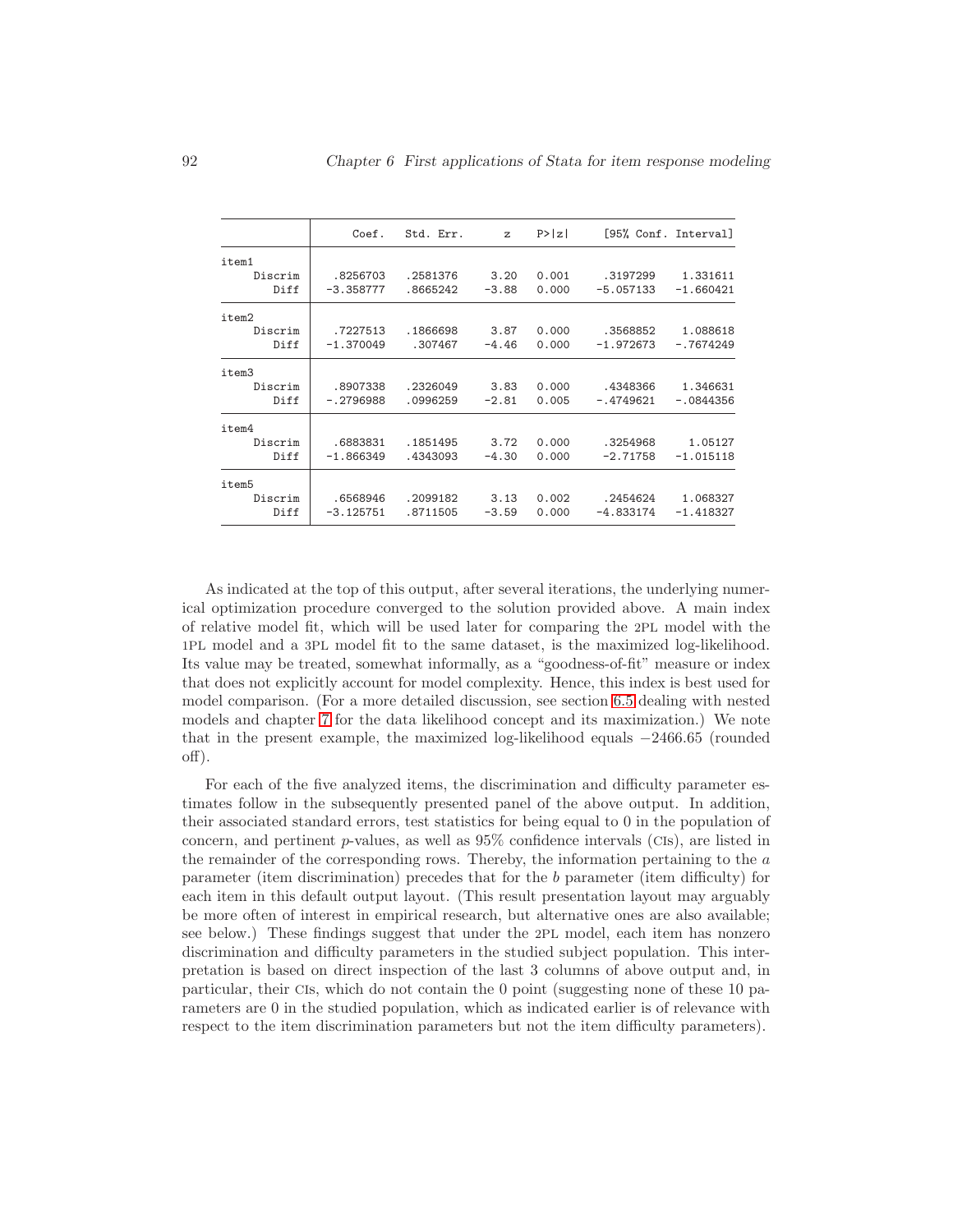If one wished a different solution presentation, reordering the lines of the last output is also possible. For instance, if one desired to have the items first "ranked" in terms of their a parameters in ascending order, we request it in the following way:

|         |       | . estat report, byparm sort(a)                                |           |               |        |             |  |                      |
|---------|-------|---------------------------------------------------------------|-----------|---------------|--------|-------------|--|----------------------|
|         |       | Two-parameter logistic model<br>Log likelihood = $-2466.6536$ |           | Number of obs | $=$    | 1,000       |  |                      |
|         |       | Coef.                                                         | Std. Err. | $\mathbf{z}$  | P >  z |             |  | [95% Conf. Interval] |
| Discrim |       |                                                               |           |               |        |             |  |                      |
|         | item5 | .6568946                                                      | .2099182  | 3.13          | 0.002  | .2454624    |  | 1.068327             |
|         | item4 | .6883831                                                      | .1851495  | 3.72          | 0.000  | .3254968    |  | 1.05127              |
|         | item2 | .7227513                                                      | .1866698  | 3.87          | 0.000  | .3568852    |  | 1.088618             |
|         | item1 | .8256703                                                      | .2581376  | 3.20          | 0.001  | .3197299    |  | 1.331611             |
|         | item3 | .8907338                                                      | .2326049  | 3.83          | 0.000  | .4348366    |  | 1.346631             |
| Diff    |       |                                                               |           |               |        |             |  |                      |
|         | item5 | $-3.125751$                                                   | .8711505  | $-3.59$       | 0.000  | $-4.833174$ |  | $-1.418327$          |
|         | item4 | $-1.866349$                                                   | .4343093  | $-4.30$       | 0.000  | $-2.71758$  |  | $-1.015118$          |
|         | item2 | $-1.370049$                                                   | .307467   | $-4.46$       | 0.000  | $-1.972673$ |  | $-.7674249$          |
|         | item1 | $-3.358777$                                                   | .8665242  | $-3.88$       | 0.000  | $-5.057133$ |  | $-1.660421$          |
|         | item3 | $-.2796988$                                                   | .0996259  | $-2.81$       | 0.005  | $-.4749621$ |  | $-.0844356$          |

We note from this output that the only effect of the last-used Stata command is the reordering of the rows in the earlier presented item results section. Hence, none of the results associated with the fit model are changed (because no new model has been fit to the same dataset analyzed). As we can see from the top panel of the last output, in the used sample (dataset), item 5 is the least discriminating one, as judged by the item discrimination parameter estimates. However, given the relatively large standard errors compared with the differences in these estimates for the other items, one cannot suggest from this observation only that item 5 would be the least discriminating item also in the population. In fact, keeping in mind the relatively sizable standard errors, one may as well suggest that the five items have very similar discrimination parameters. This is a potentially rather interesting relationship with respect to the studied population (see also chapter 5). We thus keep in mind this discrimination parameter similarity across items and will pursue it in more detail in the next section.

Alternatively, if one wished instead to have the item difficulty parameter estimates ranked in ascending order, we achieve it this way, observing also that they are all negative here (see lower panel of output below):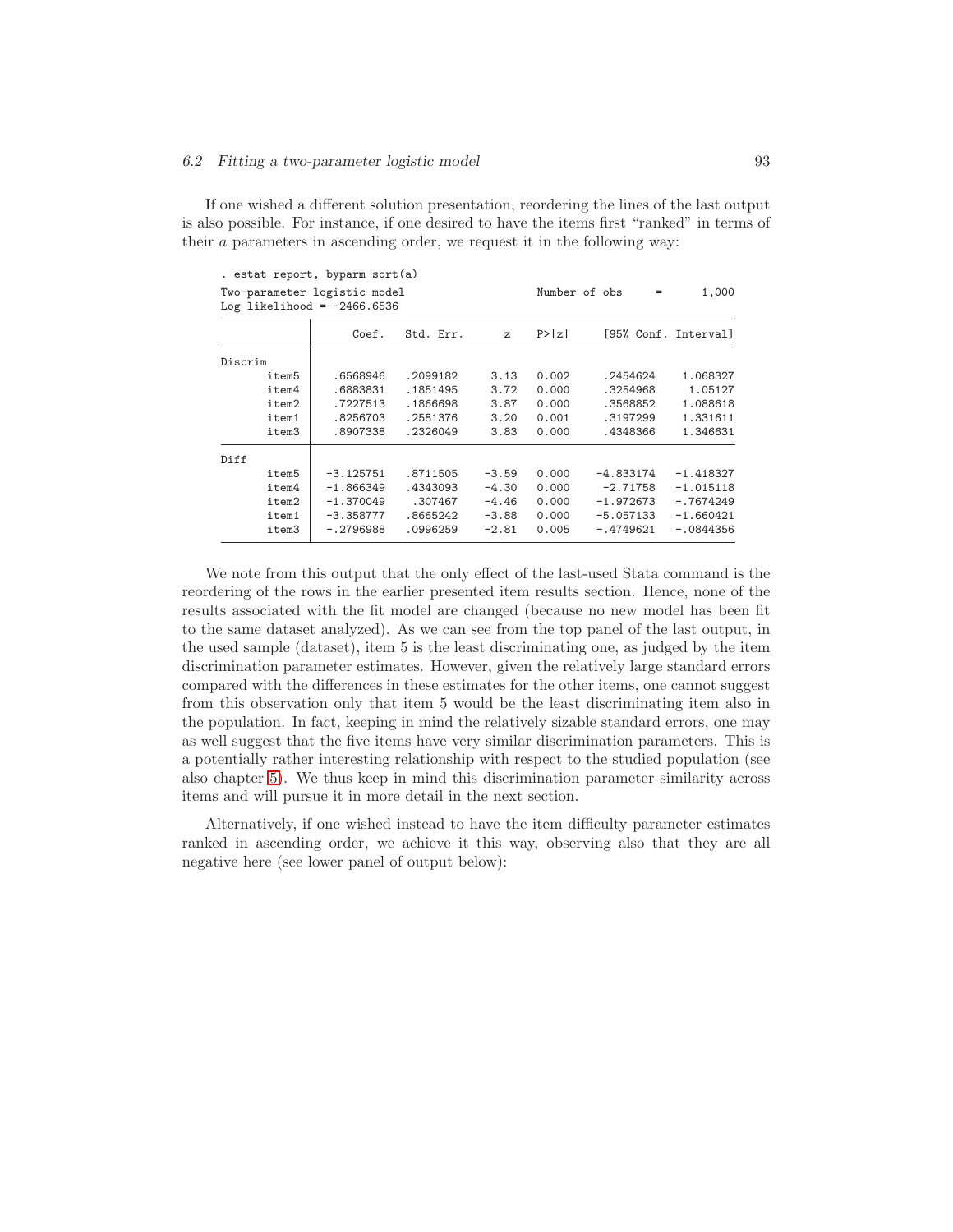| . estat report, byparm sort(b)                                |       |             |           |              |       |                      |             |  |
|---------------------------------------------------------------|-------|-------------|-----------|--------------|-------|----------------------|-------------|--|
| Two-parameter logistic model<br>Log likelihood = $-2466.6536$ |       |             |           |              |       | Number of obs<br>$=$ | 1,000       |  |
|                                                               |       | Coef.       | Std. Err. | $\mathbf{z}$ | P>  z | [95% Conf. Interval] |             |  |
| Discrim                                                       |       |             |           |              |       |                      |             |  |
|                                                               | item1 | .8256703    | .2581376  | 3.20         | 0.001 | .3197299             | 1.331611    |  |
|                                                               | item5 | .6568946    | .2099182  | 3.13         | 0.002 | .2454624             | 1.068327    |  |
|                                                               | item4 | .6883831    | .1851495  | 3.72         | 0.000 | .3254968             | 1.05127     |  |
|                                                               | item2 | .7227513    | .1866698  | 3.87         | 0.000 | .3568852             | 1.088618    |  |
|                                                               | item3 | .8907338    | .2326049  | 3.83         | 0.000 | .4348366             | 1.346631    |  |
| Diff                                                          |       |             |           |              |       |                      |             |  |
|                                                               | item1 | $-3.358777$ | .8665242  | $-3.88$      | 0.000 | $-5.057133$          | $-1.660421$ |  |
|                                                               | item5 | $-3.125751$ | .8711505  | $-3.59$      | 0.000 | $-4.833174$          | $-1.418327$ |  |
|                                                               | item4 | $-1.866349$ | .4343093  | $-4.30$      | 0.000 | $-2.71758$           | $-1.015118$ |  |
|                                                               | item2 | $-1.370049$ | .307467   | $-4.46$      | 0.000 | $-1.972673$          | $-.7674249$ |  |
|                                                               | item3 | $-.2796988$ | .0996259  | $-2.81$      | 0.005 | $-.4749621$          | $-.0844356$ |  |

However, these 10 parameter estimates (of 5 item discrimination and 5 item difficulty parameters) are not often easy to interpret in purely numeric terms. Thus, we could for instance graph the corresponding item characteristic curves (ICCs) to aid with their interpretation. We achieve it with the following Stata command:

. irtgraph icc item1-item5

This yields the graph presented in figure 6.3 [with different colors assigned as software default to the different ICCs].